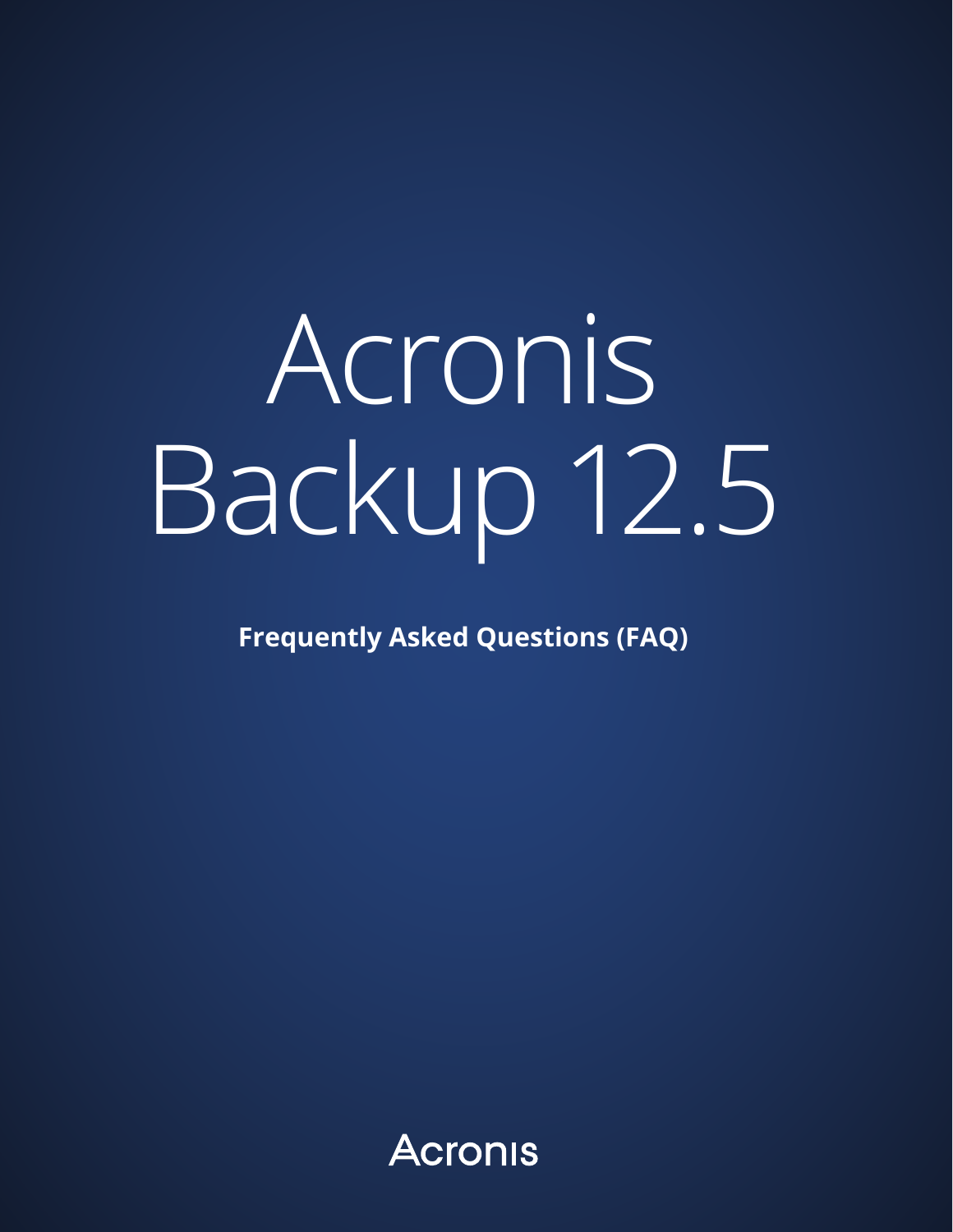# Table of Contents

<span id="page-1-0"></span>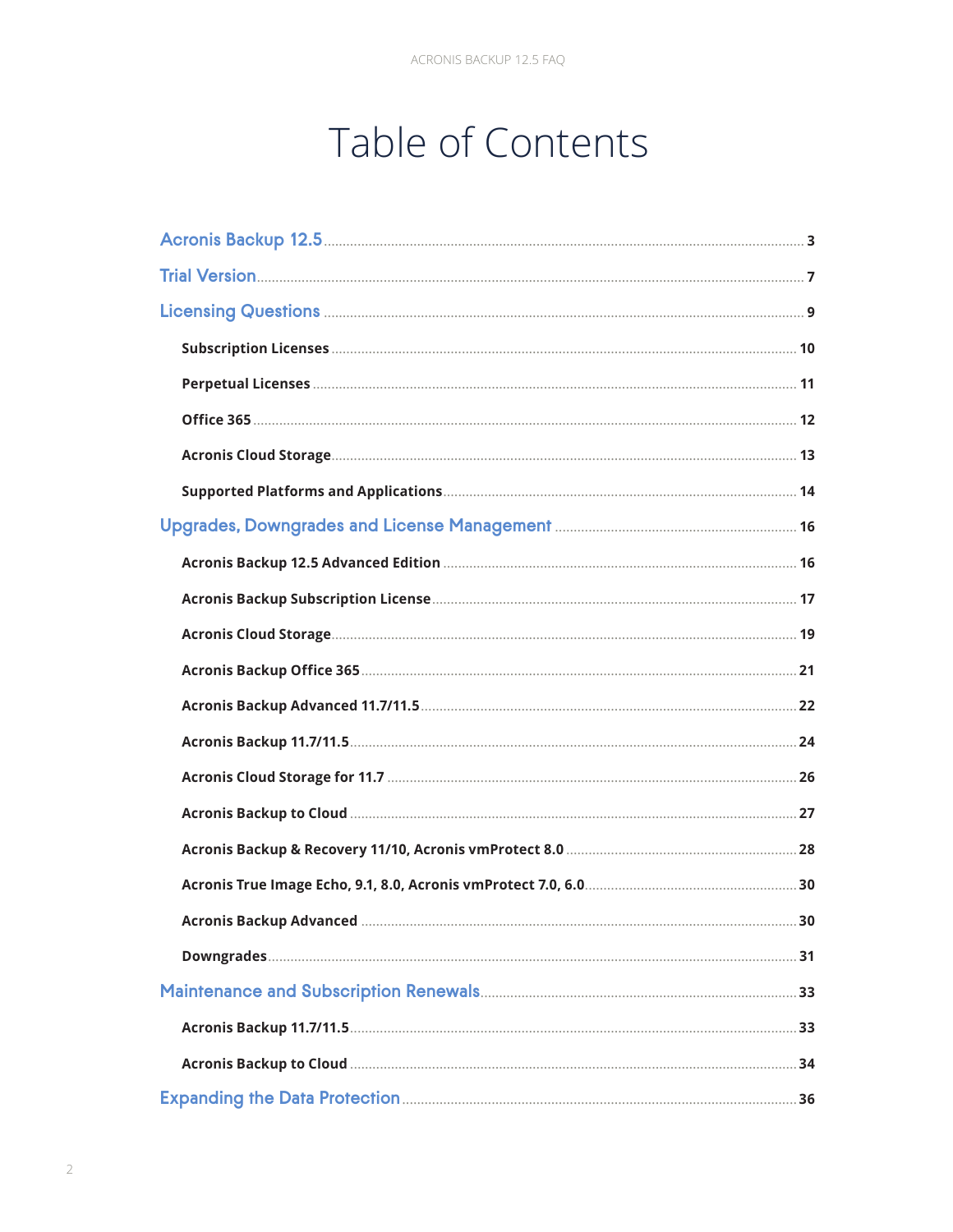# <span id="page-2-0"></span>Acronis Backup 12.5

#### **Q: What is Acronis Backup 12.5?**

**A:** Acronis Backup 12.5, available in Standard and Advanced Editions, is an award-winning, proven, complete data protection solution for hybrid IT environments. With an easy-to-use, touch-friendly, web-based management console, you can reliably back up and recover physical, virtual, and cloud workloads at any location.

It includes a multitude of new, groundbreaking technologies, including pro-active protection from ransomware and unique recovery features that reduce recovery time objectives (RTOs) to 15 seconds or less.

For more details, you can view the [Data Sheet](http://www.acronis.com/en-us/resource-center/resource/acronis-backup-datasheet/) and [What's New](http://www.acronis.com/en-us/resource-center/resource/acronis-backup-whatsnew/) documents.

#### **Q: What is new in Acronis Backup 12.5 compared to Acronis Backup 12?**

- **A:** Acronis Backup 12.5 is based on the same award-winning Acronis Hybrid Cloud Architecture as the previous versions. It is available in two editions, Standard and Advanced, and Acronis Backup 12.5 Standard Edition is a free update to Acronis Backup 12. The Standard Edition introduces several groundbreaking features, including:
- **•** Customizable dashboards for quick insights into the backup infrastructure
- **•** Acronis Active Protection™ to stop ransomware attacks
- **•** SFTP protocol to securely store backups in private cloud storage
- **•** Staging and backup replication to multiple destinations to improve resiliency and reduce risks of failed recovery
- **•** Conversion to a standby virtual machine (VM) after backup for quick disaster recovery
- **•** Acronis Startup Recovery Manager, which lets remote users quickly and easily restore their Windows® PCs from software failures
- **•** Customizable archive names to accommodate process and corporate requirements
- **•** Cleanup by archive size to reduce risks of running out of storage space
- **•** Single sign-on for Windows to improve productivity of backup administrators
- **•** Event-based backup scheduling and scheduling conditions for more agile and customized backup policies
- **•** Backup of select Microsoft Exchange mailboxes to achieve additional protection for critical data

Acronis Backup 12.5 Advanced Edition includes these and additional features and functionality for larger environments. A paid upgrade from the Standard to Advanced Edition is available. For more details, you can view the **[Data Sheet](http://www.acronis.com/en-us/resource-center/resource/acronis-backup-datasheet/) and [What's New](http://www.acronis.com/en-us/resource-center/resource/acronis-backup-whatsnew/) documents.**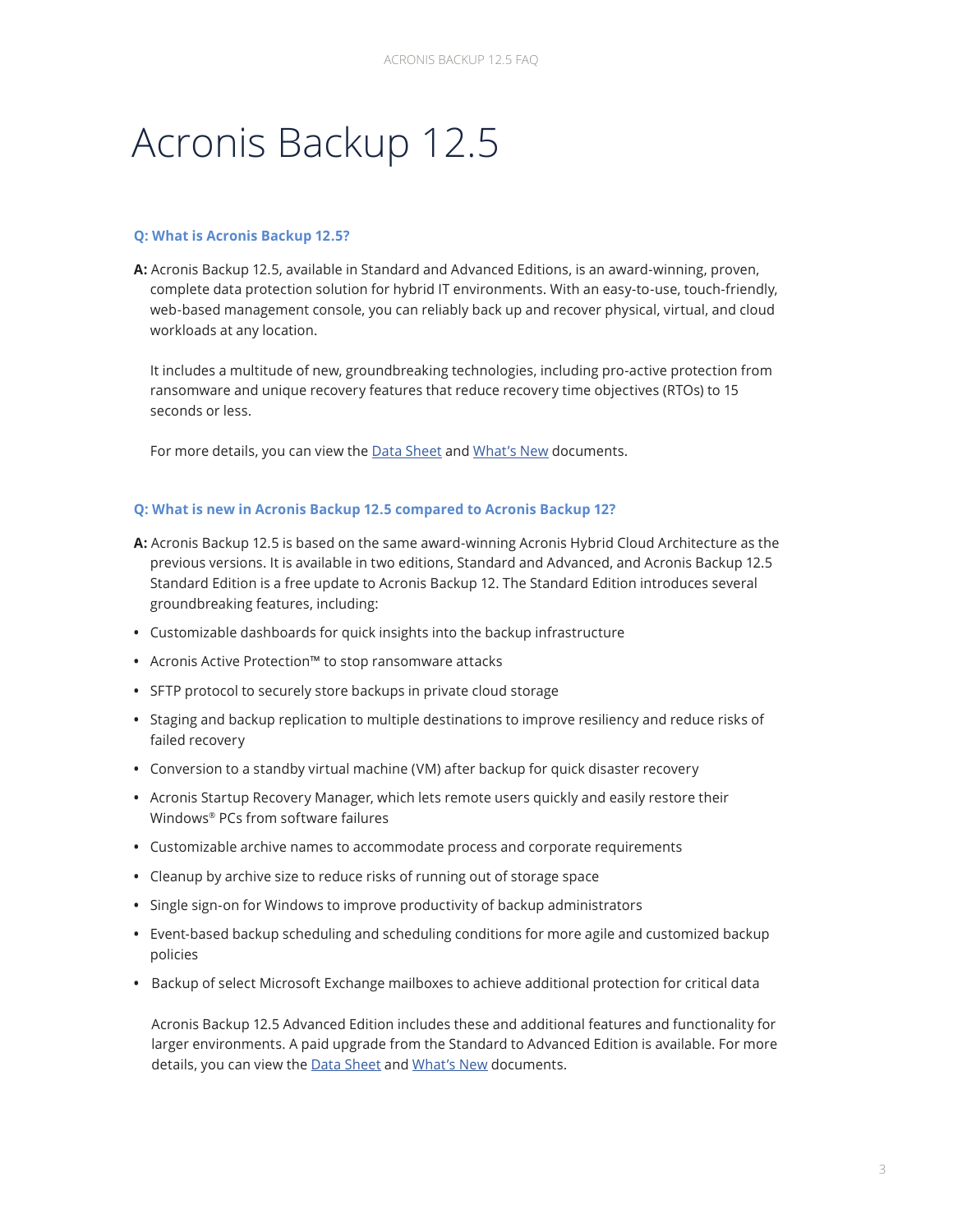#### **Q: What is new in Acronis Backup 12.5 compared to Acronis Backup 11.7?**

- **A:** Acronis Backup 12.5 is based on Acronis Hybrid Cloud Architecture and allows you to protect all the data that resides on-premises, in remote locations, in the cloud, and on mobile devices. It includes numerous amazing features, such as a centralized web console; new user interface; protection of a wider array of workloads, including VMware vSphere®, Microsoft Hyper-V®, Mac®, Microsoft Office 365®, Azure<sup>®</sup>, and other applications; IaaS cloud workloads; and mobile devices. It includes a multitude of new, groundbreaking technologies, including
- **•** Touch-friendly, web-based console accessible from any device, including tablets
- **•** Customizable dashboards for quick insights into the backup infrastructure
- **•** Admin roles and delegations to support distributed infrastructures
- **•** Acronis Active Protection to stop ransomware attacks
- **•** Bare-metal recovery automation and remote, boot media control to reduce Recovery Time Objectives (RTOs) for remote sites
- **•** SAN storage snapshots to reduce hypervisor resource utilization
- **•** Oracle® database server backup and granular recovery
- **•** Advanced tape support for increased granularity and simplified management
- **•** Advanced reporting for detailed insights and to meet corporate compliance requirements
- **•** Backup validation process to ensure recoverability
- **•** Acronis Notary™ to ensure the authenticity of backups
- **•** Acronis Instant Restore™ to achieve 15-second RTOs
- **•** Acronis vmFlashback™ for quick, incremental recovery of virtual machines
- **•** Off-host backup management operations to reduce production system workload

For more details, you can view the [Data Sheet](http://www.acronis.com/en-us/resource-center/resource/acronis-backup-datasheet/) and [What's New](http://www.acronis.com/en-us/resource-center/resource/acronis-backup-whatsnew/) documents.

#### **Q: Is Acronis Backup 12.5 Standard Edition an update for Acronis Backup 12?**

**A:** Yes. Acronis Backup 12.5 Standard Edition is a **free update** to Acronis Backup 12, and if you use Acronis Backup 12 on-premises, you can update to Acronis Backup 12.5 Standard Edition by downloading the update from your [Acronis Account.](https://account.acronis.com/) The cloud console of Acronis Backup 12 will be updated with new functionality later this year.

#### **Q: Is Acronis Backup 12.5 Advanced Edition a version upgrade for Acronis Backup Advanced 11.7?**

**A:** Yes. Acronis Backup 12.5 Advanced Edition is a **version upgrade** for Acronis Backup Advanced 11.7. If you have an Acronis Backup Advanced 11.7 perpetual license with active maintenance, or a subscription license, you can receive an upgrade to Acronis Backup 12.5 Advanced Edition as part of your maintenance/subscription benefits in your Acronis Account. If your maintenance or subscription has expired, you need to obtain a renewal via your preferred Acronis reseller or the [Acronis website](http://www.acronis.com/business/renewals/).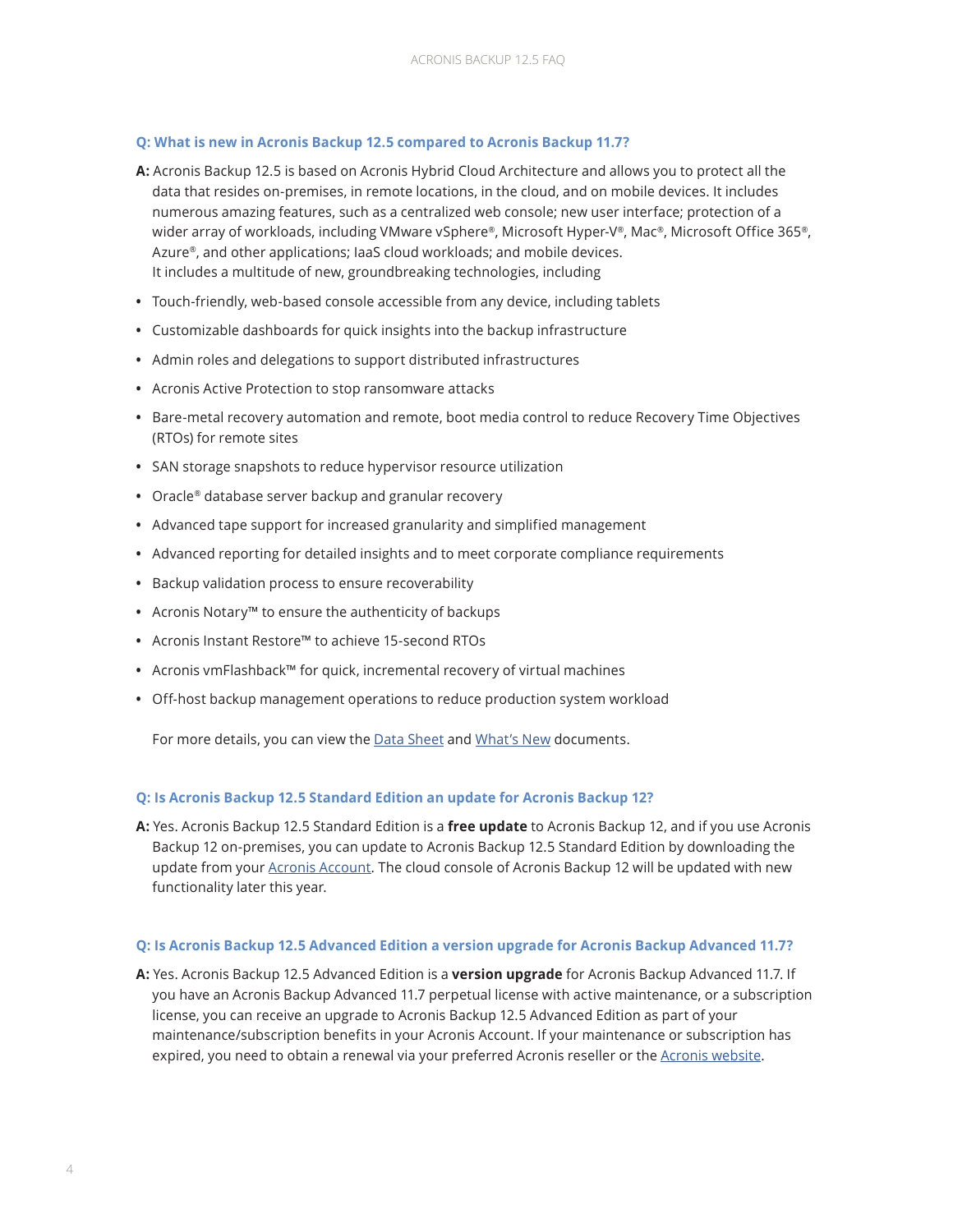#### **Q: What is unique about Acronis Backup 12.5?**

**A:** Only Acronis Backup 12.5:

- **•** Delivers hybrid cloud and on-premises data protection for small and medium-sized businesses and enterprises, offering a touch-friendly, web-based console to back up and recover all individual workloads
- **•** Includes Acronis Instant Restore, which allows you to reduce RTOs to seconds by running any physical or virtual Windows or Linux® system backup as a VMware or Hyper-V VM with a few clicks and without standby hardware
- **•** Eliminates the need to recover from ransomware attacks by proactively defending your systems with Acronis Active Protection
- **•** Supports the protection of 21 types of physical, virtual, cloud, end-user, and mobile devices, delivering easy, complete, and affordable data protection
- **•** Includes Acronis Notary, which improves regulatory compliance, establishes the validity of recovery, and ensures the authenticity and integrity of your backups with blockchain
- **•** Gives you complete control over the location of your data, systems, and backups, improving regulatory compliance and ensuring data sovereignty

For more details, you can view the **Data Sheet and [What's New](http://www.acronis.com/en-us/resource-center/resource/acronis-backup-whatsnew/) documents.** 

#### **Q: Have any 11.7 features been discontinued in Acronis Backup 12.5?**

**A:** The following features are not available in Acronis Backup 12.5:

- **•** Tower of Hanoi backup retention scheme
- **•** Backup to optical media (CD, DVD, BD, ISO)
- **•** Support of PST files as the target for granular recovery of emails
- **•** Support of Microsoft Windows 2000
- **•** Support of Microsoft Exchange 2003
- **•** Support of VMware vSphere ESX(i) 4.0

#### **Q: What is the difference between the Standard Edition and Advanced Edition?**

- **A:** Designed for medium-sized businesses and enterprises, Advanced Edition offers functionality and features that larger organizations need, namely those that require:
- **•** Tape, autoloader, or tape library support
- **•** Centrally managed storage with support for source and target storage deduplication
- **•** Advanced reporting
- **•** Support of Oracle Database, Citrix XenServer®, Red Hat® Enterprise Virtualization, Linux KVM, and Oracle VM Server
- **•** Support of clustered Microsoft Exchange and SQL Server®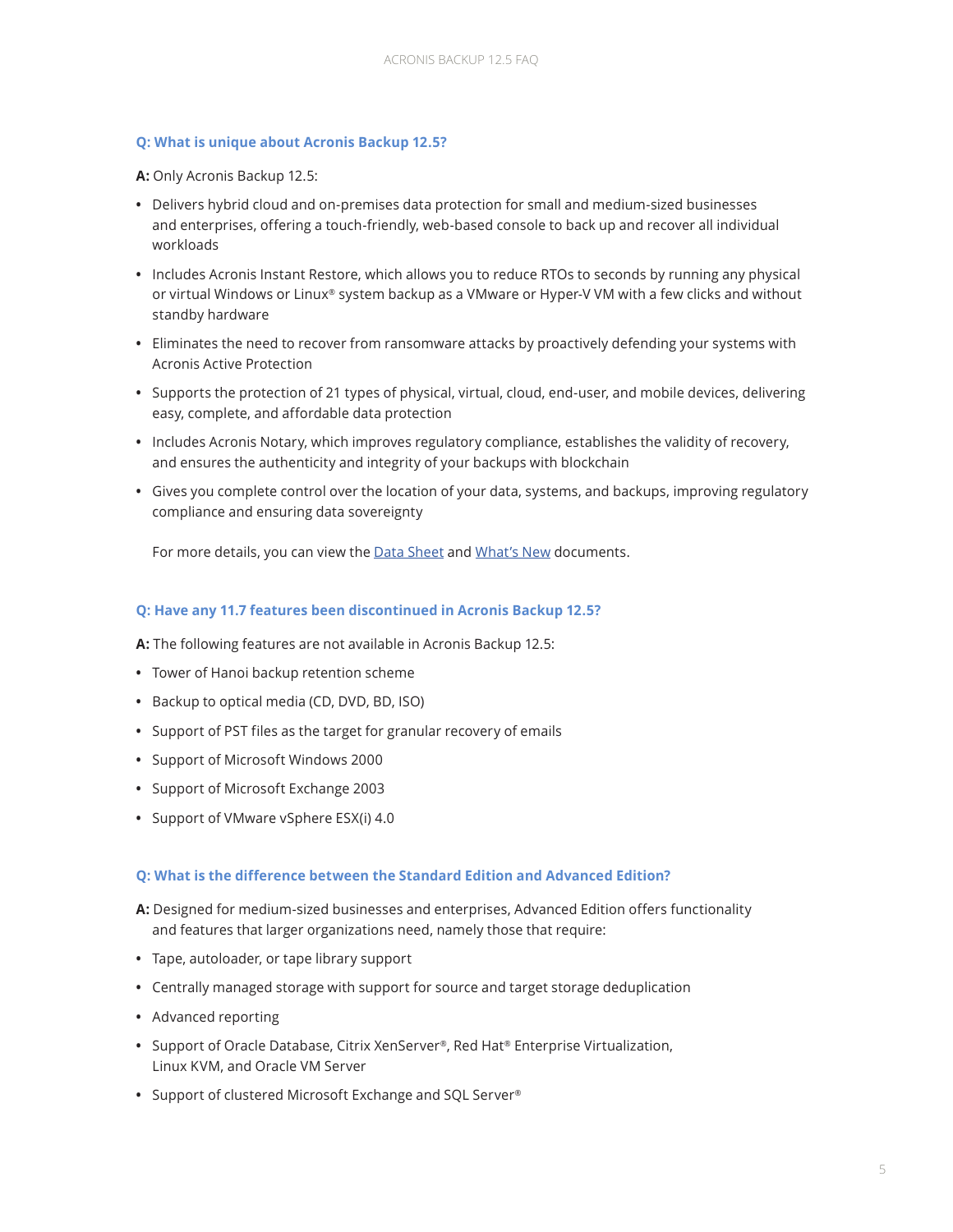- **•** Off-host backup management operations
- **•** Resource groups and dynamic backup policies
- **•** Admin roles and delegations
- **•** Bare-metal recovery automation and remote boot media control
- **•** SAN storage snapshots
- **•** Enhanced validation in a sandbox environment
- **•** Acronis Notary

More details can be found on the [Acronis Backup Edition Comparison Page](http://www.acronis.com/en-us/business/overview/compare-products/).

#### **Q: Does Acronis Backup 12.5 include centralized and remote management of backups?**

**A:** Yes, Acronis Backup 12.5 includes centralized and remote management of backups to facilitate protection of all data that resides on-premises, in remote locations, in private or public clouds, and on mobile devices.

#### **Q: Is Acronis Backup 12.5 a cloud backup-as-a-service (BaaS) or on-premises backup software?**

**A:** The groundbreaking Acronis Backup 12.5 is a hybrid backup solution and includes both cloud services and on-premises software. You can install Acronis Backup 12.5 on-premises or use directly from the Acronis Cloud. Acronis Backup 12.5 agents are installed on the workloads you are protecting — whether the workloads are on-premises, in remote locations, in private or public clouds, or on mobile devices. Note that the cloud console is only available in the Standard Edition subscription license.

#### **Q: Why was there a product version number changed from the Beta to the Release?**

**A:** We changed the version number at the conclusion of our successful Acronis Backup 12 Advanced Beta Program. Since this release added a multitude of new and powerful features to Acronis Backup 12 (which has been available since Q1 2017), we decided to advance to a new version number.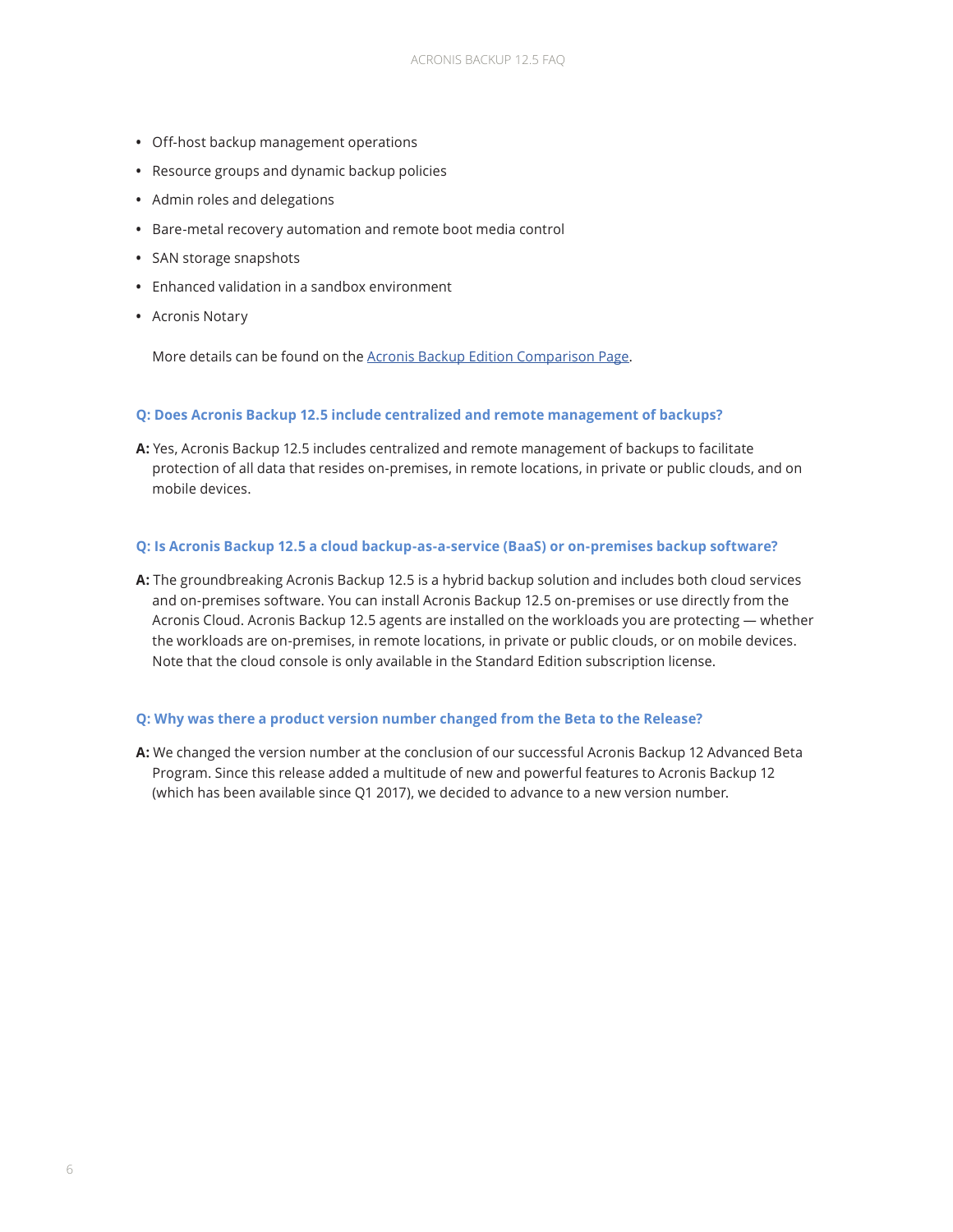# <span id="page-6-0"></span>Trial Version

#### **Q: How can I get a trial version of Acronis Backup 12.5?**

**A:** To try Acronis Backup 12.5, you can:

- **-** Open the [Acronis Backup 12.5 page](http://www.acronis.com/en-us/business/backup) on the Acronis website.
- **-** Click "Try Now."
- **-** Log in to your Acronis Account, or sign up for one. In the Acronis Account Products list, you will see Acronis Backup 12.5.
- **-** Download and install the trial version of Acronis Backup 12.5 on an on-premises Windows or Linux machine. Alternatively, the Standard Edition trial is available for evaluation from the Acronis Cloud – no download necessary.
- **-** Connect to the Acronis Management Console.
- **-** Proceed with the evaluation.

For further information, refer to the [Online Documentation.](http://www.acronis.com/en-us/support/documentation/AcronisBackup_12.5/#36537.html)

#### **Q: What are the limitations of a trial version of Acronis Backup 12.5?**

- **A:** The Trial version is fully functional for 30 days from activation. You can install an unlimited number of agents and use most every feature available in the Standard and Advanced Editions. You can evaluate the product on your physical and virtual systems, cloud applications (including Office 365), and mobile devices. The trial version also comes with a 30-day trial of one terabyte (TB) of Acronis Cloud Storage. There are some of the trial limitations:
- **-** The only operation available in the Acronis Bootable Media is recovery.
- **-** You cannot create an Acronis Secure Zone.
- **-** Disk management is only available as a preview; you cannot commit operations to disk.

#### **Q: I have a trial version of Acronis Backup 12.5 and purchased an Acronis Backup Subscription license. How do I convert the trial to the new license?**

**A:** To convert your trial version to a full subscription license, you can:

- **•** Register your new keys in your [Acronis Account.](https://account.acronis.com/)
- **•** Open the Acronis Management Console.
- **•** Open Settings->Licenses.
- **•** Click "Sync" and proceed with the license synchronization. Your Acronis Account will synchronize your new keys.
- **•** The licenses will be automatically assigned to the relevant agents.

You do not need to reinstall or reconfigure the agents.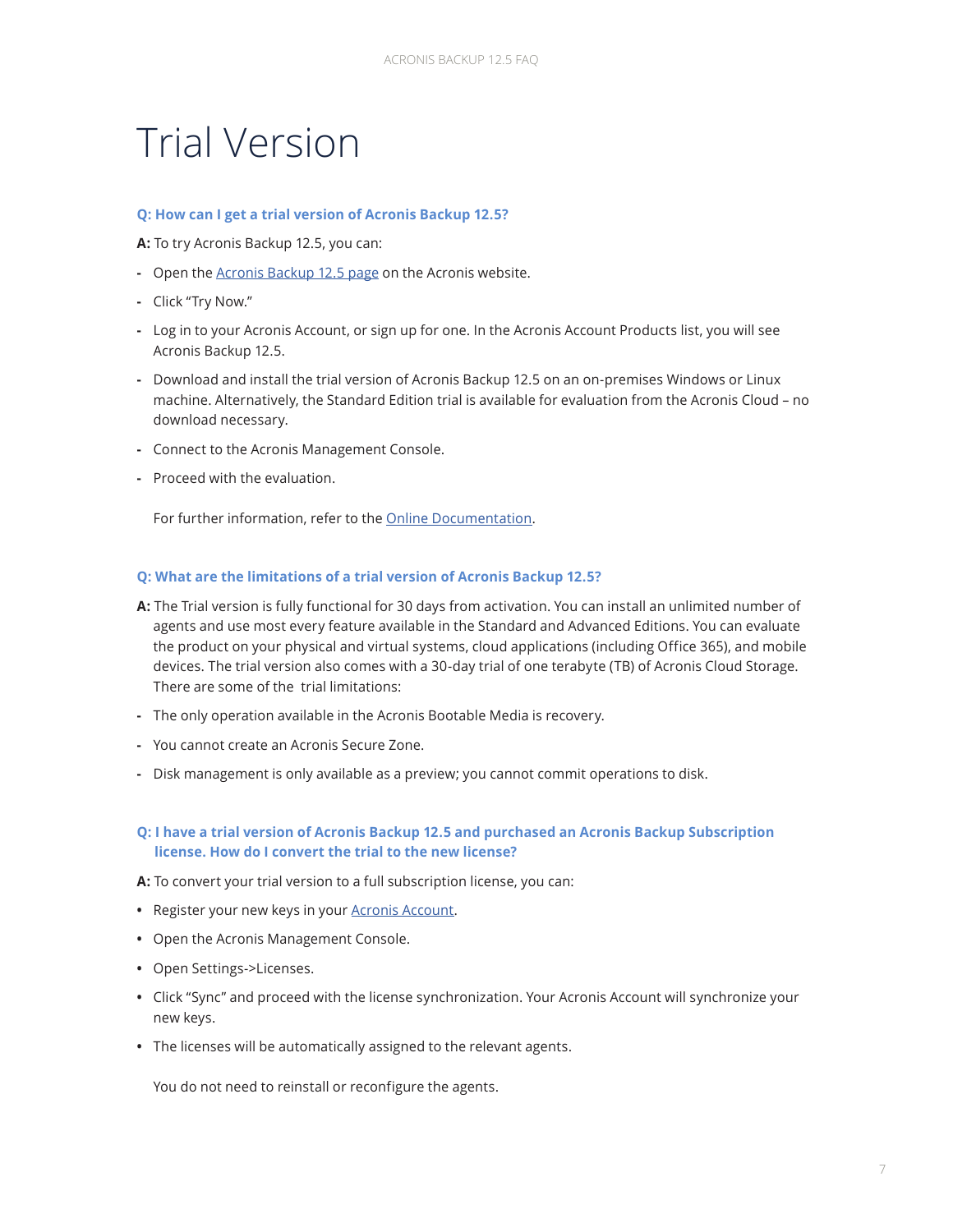#### **Q: I have a trial version of Acronis Backup 12.5 and purchased an Acronis Backup 12.5 perpetual license. How do I convert the trial to the new license?**

- **A:** To convert the trial version to full perpetual license, you can:
- **•** Register your new keys in your [Acronis Account](https://account.acronis.com/).
- **•** Open the Management Console.
- **•** Open Settings->Licenses.
- **•** Click "Add keys" and add your new keys.
- **•** The appropriate licenses will be automatically assigned to the relevant agents.

You do not need to reinstall or reconfigure the agents.

#### **Q: I have a few different licenses and the Acronis Backup agent installed as a trial. How does the agent decide which license to assign when I add my license keys?**

**A:** The license selection depends on the operating system where the agent was installed. The agent will look for the first available license, per the assignment sequence in the table below. If no licenses from the sequence are available, the agent will stop performing backups.

| <b>Operating System /</b><br><b>Hypervisor / Cloud</b>                                    | Acronis Backup License assignment sequence                                                   |
|-------------------------------------------------------------------------------------------|----------------------------------------------------------------------------------------------|
| <b>Windows Server, Linux</b>                                                              | Acronis Backup Advanced Server License<br>Acronis Backup Standard Server License             |
| <b>VMware ESX(i), Microsoft Hyper-V</b>                                                   | Acronis Backup Advanced Virtual Host License<br>Acronis Backup Standard Virtual Host License |
| <b>Citrix XenServer, Red Hat Virtualization.</b><br>Linux KVM, Oracle VM Server           | Acronis Backup Advanced Virtual Host License                                                 |
| <b>Windows Server Essentials<sup>®</sup>, Foundation,</b><br><b>Small Business Server</b> | Acronis Backup Standard Windows Server Essentials License                                    |
| <b>Windows PC, Mac</b>                                                                    | Acronis Backup Advanced Workstation License<br>Acronis Backup Standard Workstation License   |
| Office 365 mailboxes                                                                      | Acronis Backup Advanced Office 365 License<br>Acronis Backup Standard Office 365 License     |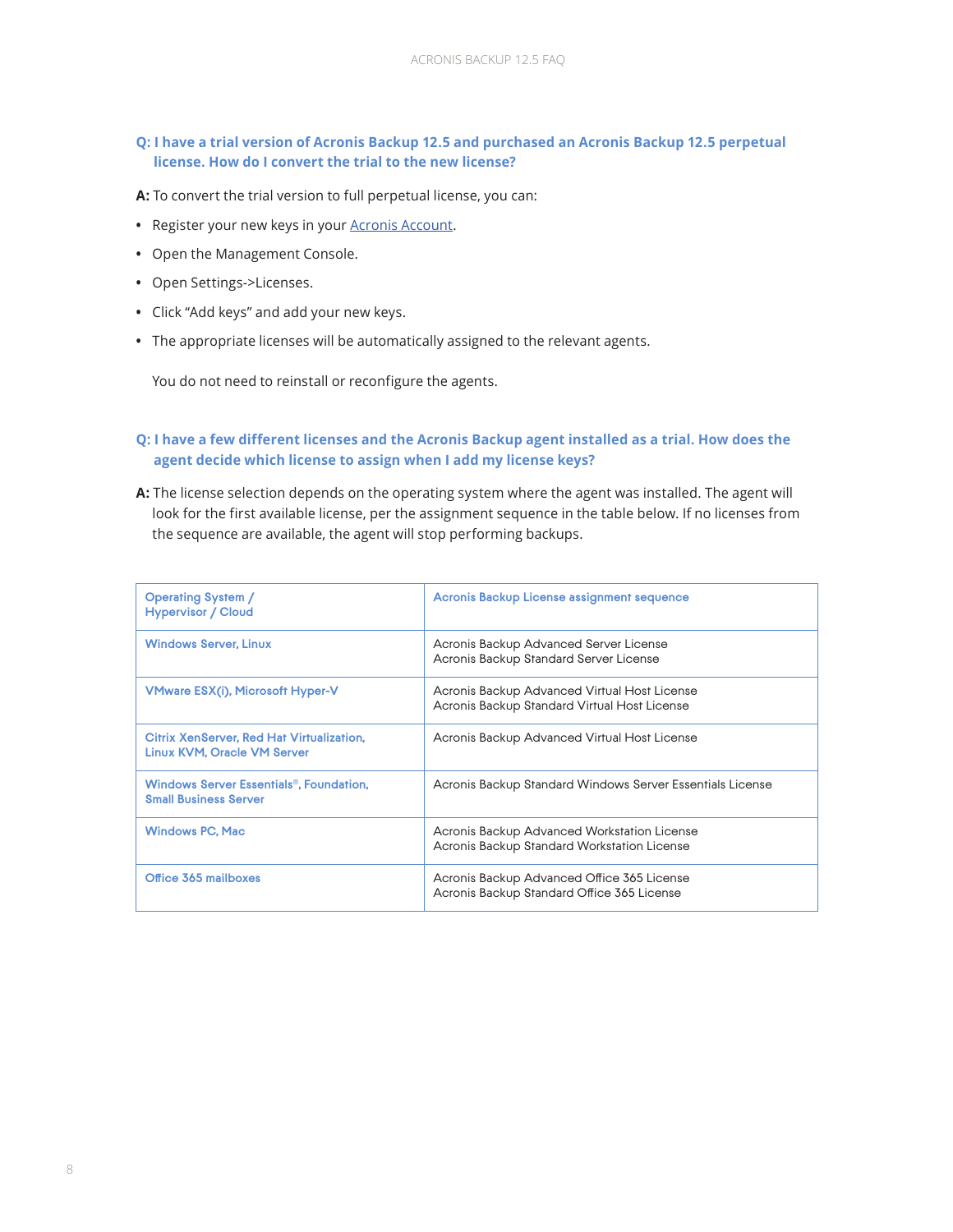# <span id="page-8-0"></span>Licensing Questions

#### **Q: How is Acronis Backup 12.5 licensed?**

**A:** Acronis Backup 12.5 is licensed per protected system, virtualization host, or Office 365 mailbox. For example, if a you have three physical servers, two VMware vSphere ESXi hosts, and five Microsoft Azure VMs with a server operating system installed, you will require eight (3+5) server licenses for physical and cloud workloads and two virtual host licenses for the virtual hosts.

Acronis Backup 12.5 is available in two editions, Standard and Advanced, with the latter designed for larger environments and greater amounts of data. There are no options or application-specific licenses required. The only available add-on is Acronis Cloud Storage, which stores backups in secure, safe, off-site Acronis Data Centers. For more details on licensing, please refer to the [Licensing](http://www.acronis.com/en-us/company/licensing.html) page on the Acronis website.

#### **Q: What types of Acronis Backup 12.5 licenses are available?**

**A:** Acronis Backup 12.5 is available in two types of licenses:

- **• Subscription licenses**  the recommended, flexible, and affordable option, available in one-, twoand three-year options, including technical support and upgrades to new versions for the entire subscription period. This license also includes access to the cloud console.
- **• Perpetual licenses** the traditional option that includes one year of maintenance and technical support and upgrades to new versions. Upon the expiration of the initial maintenance period, the maintenance must be renewed to continue to enjoy technical support and upgrade benefits. The perpetual license includes only the on-premises installation of Acronis Backup 12.5 and does not include the cloud console.

#### **Q: Can I switch from perpetual licenses to subscription and vice-versa?**

**A:** Yes, you can switch from perpetual licenses to a subscription and vice versa. You can simply add the new licenses into the product and assign it to an agent.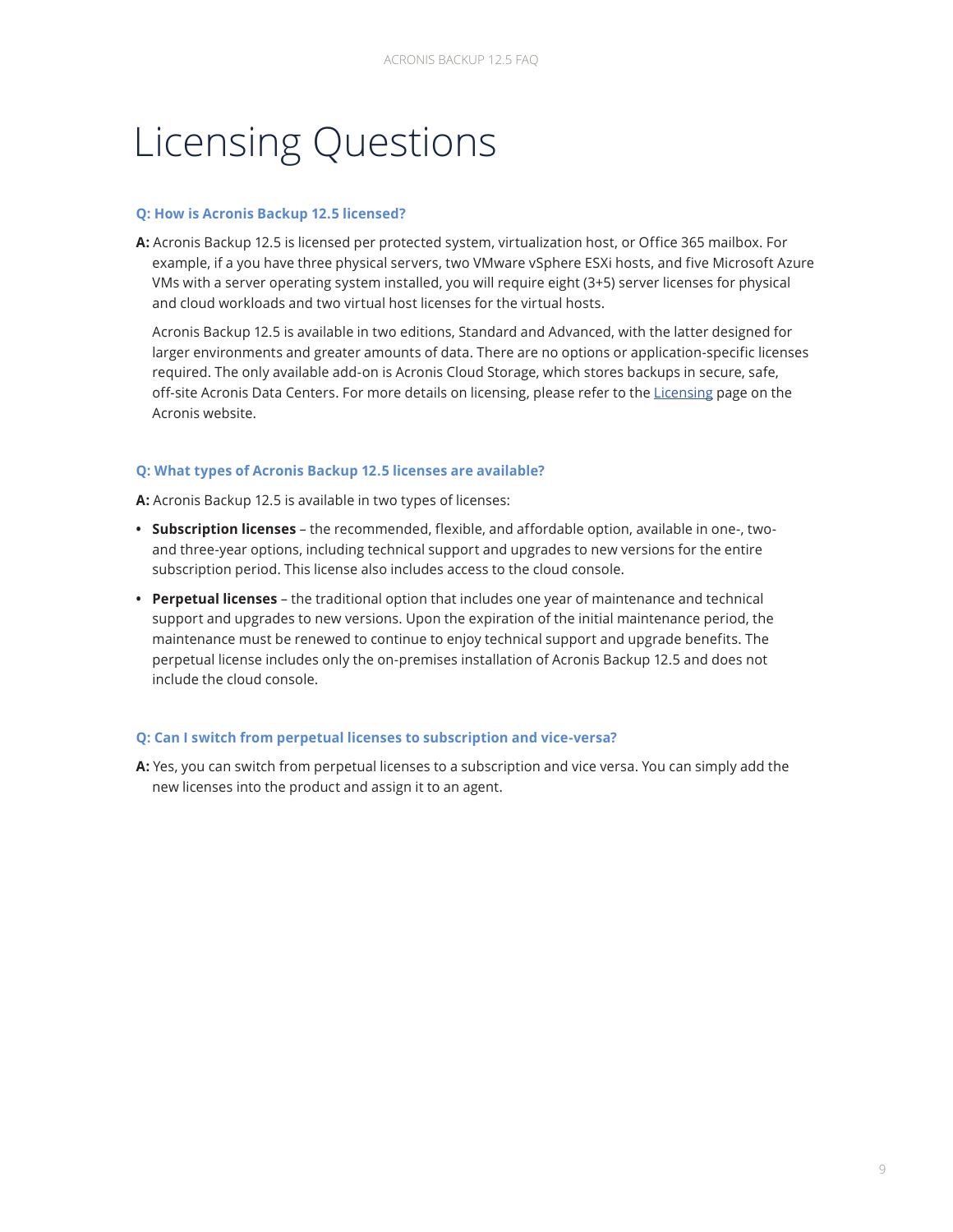# <span id="page-9-0"></span>**Subscription Licenses**

#### **Q: What subscription licenses for Acronis Backup Standard Edition are available?**

**A:** The following one-, two- and three-year subscription licenses are available:

- **• Acronis Backup Standard Server Subscription License:** Complete protection of your physical servers or cloud workloads, including supported applications. Includes support for Windows and Linux operating systems.
- **• Acronis Backup Standard Virtual Host Subscription License:** Complete protection of entire VMware ESX(i) or Hyper-V hosts, including an unlimited number of VMs and supported applications on the licensed hosts.
- **• Acronis Backup Standard Windows Server Essentials Subscription License:** Affordable image and file backup and recovery of entire Windows Server Essentials systems including applications. Note that these licenses only support Windows Server Essentials and Windows Small Business Server operating systems.
- **• Acronis Backup Standard Workstation Subscription License:** Image and file backup and recovery of entire Windows PCs/tablets and Mac computers for complete protection of user desktops and laptops.
- **• Acronis Backup Standard Office 365 Subscription License:** Backup and recovery of Microsoft Office 365 mailboxes for complete protection of your employees' email experience.

All Standard subscription licenses include access to the cloud console. Mobile devices are backed up to the Acronis Cloud and do not require a special per-device license — the Acronis Cloud Storage License is sufficient.

#### **Q: What subscription licenses for Acronis Backup Advanced Edition are available?**

**A:** The following one-, two- and three-year subscription licenses are available:

- **• Acronis Backup Advanced Server Subscription License:** Complete protection of your physical servers or cloud workloads, including supported applications. Includes support for Windows and Linux operating systems, as well as advanced functionality designed for larger environments and greater amounts of data.
- **• Acronis Backup Advanced Virtual Host Subscription License:** Complete protection of your entire virtual hosts running VMware ESX(i), Microsoft Hyper-V, Citrix XenServer, Red Hat Virtualization, Linux KVM, or Oracle VM Server hypervisor. This includes an unlimited number of VMs and supported applications on the licensed hosts, as well as advanced functionality designed for larger environments and greater amounts of data.
- **• Acronis Backup Advanced Workstation Subscription License:** Image and file backup and recovery of your entire Windows PCs/tablets and Mac computers for complete protection of user desktops and laptops, as well as advanced functionality designed for larger environments and greater amounts of data.
- **• Acronis Backup Advanced Office 365 Subscription License:** Backup and recovery of Microsoft Office 365 mailboxes for complete protection of your employees' email experience, as well as advanced functionality designed for larger environments and greater amounts of data.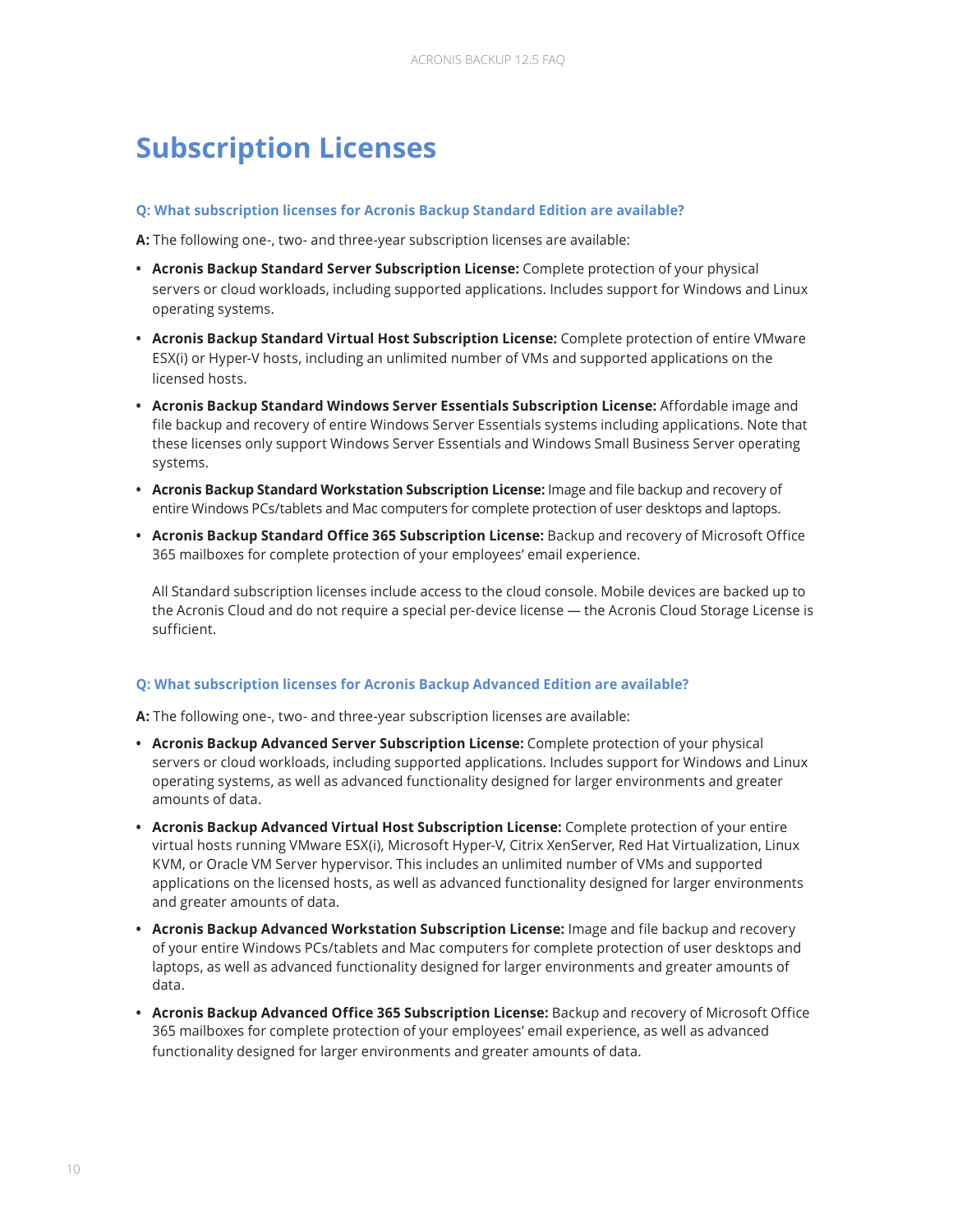# <span id="page-10-0"></span>**Perpetual Licenses**

#### **Q: What perpetual licenses for Acronis Backup 12.5 Standard Edition are available?**

**A:** The following perpetual licenses are available:

- **• Acronis Backup 12.5 Standard Server License:** Complete protection of your physical servers or cloud workloads, including supported applications. Includes support for Windows and Linux operating systems.
- **• Acronis Backup 12.5 Standard Virtual Host License:** Complete protection of your entire VMware ESX(i) or Hyper-V hosts, including an unlimited number of VMs and supported applications on the licensed hosts.
- **• Acronis Backup 12.5 Standard Windows Server Essentials License:** Affordable image and file backup and recovery of entire Windows Server Essentials systems including applications. Note that these licenses only support Windows Server Essentials and Windows Small Business Server operating systems.
- **• Acronis Backup 12.5 Standard Workstation License:** Image and file backup and recovery of your entire Windows PCs/ tablets and Mac computers for complete protection of user desktops and laptops.

Note that Standard Edition perpetual licenses do not include access to the cloud console, nor do they support Microsoft Office 365 mailboxes. The Acronis Cloud Storage add-on is available for integrated backup to secure, safe, off-site Acronis Data Centers. Mobile devices are backed up to the Acronis Cloud and do not require a special per-device license — the Acronis Cloud Storage License is sufficient.

#### **Q: What perpetual licenses for Acronis Backup 12.5 Advanced Edition are available?**

**A:** The following perpetual licenses are available:

- **• Acronis Backup 12.5 Advanced Server License:** Complete protection of your physical servers or cloud workloads, including supported applications. Includes support for Windows and Linux operating systems, as well as advanced functionality designed for larger environments and greater amounts of data.
- **• Acronis Backup 12.5 Advanced Virtual Host License:** Complete protection of your entire VMware ESX(i) or Hyper-V hosts, including an unlimited number of VMs and supported applications on the licensed hosts, as well as advanced functionality designed for larger environments and greater amounts of data.
- **• Acronis Backup 12.5 Workstation License:** Image and file backup and recovery of your entire Windows PCs/ tablets and Mac computers for complete protection of user desktops and laptops, as well as advanced functionality designed for larger environments and greater amounts of data.

Note that Advanced Edition perpetual licenses do not include access to the cloud console, nor do they support Microsoft Office 365 mailboxes. The Acronis Cloud Storage add-on is available for integrated backup to secure, safe, off-site Acronis Data Centers. Mobile devices are backed up to the Acronis Cloud and do not require a special per-device license — the Acronis Cloud Storage License is sufficient.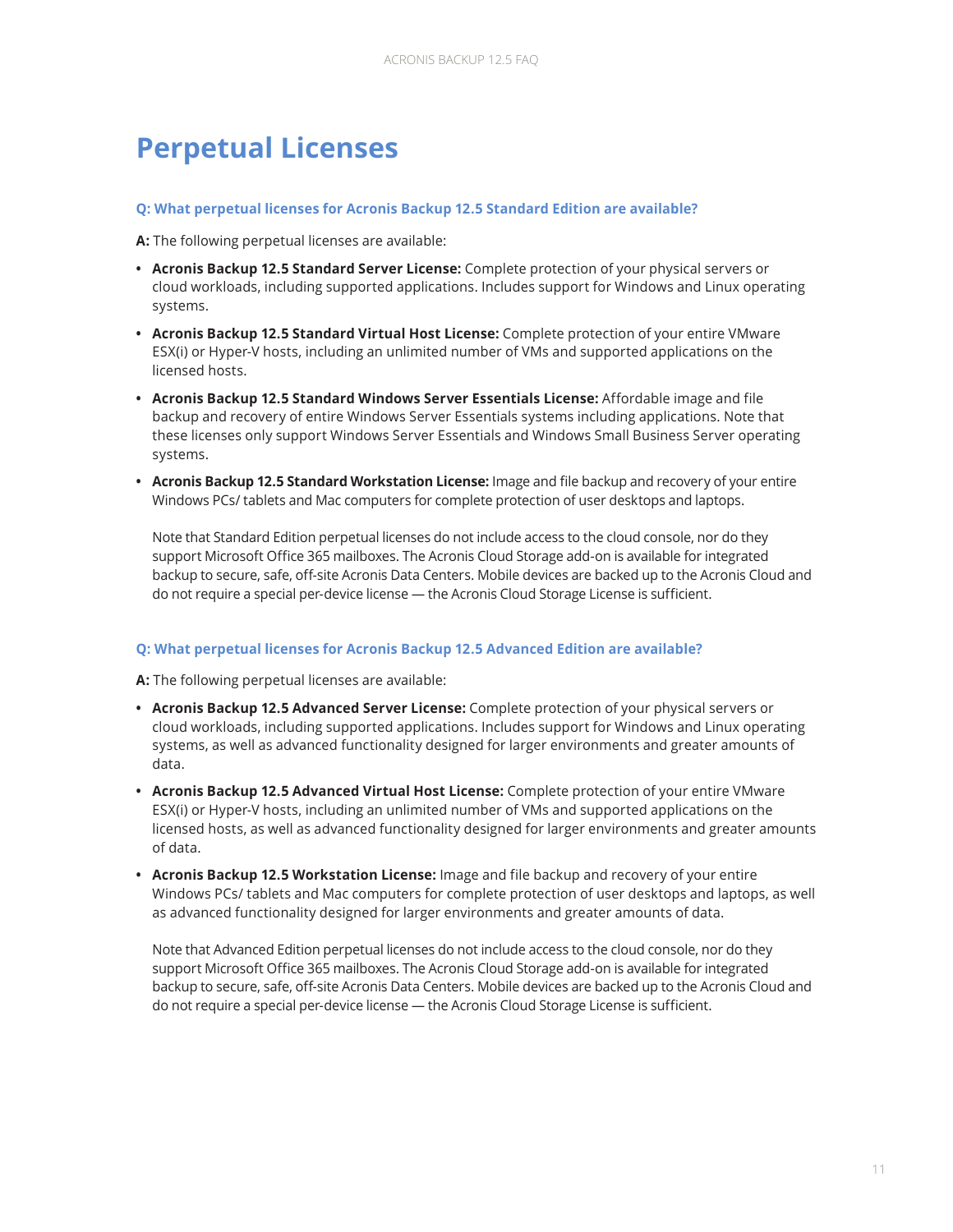# <span id="page-11-0"></span>**Office 365**

#### **Q: How is Acronis Backup Standard Office 365 licensed?**

- **A:** For Microsoft Office 365, Acronis Backup 12.5 Standard Edition is licensed per protected mailbox. The following one-, two- and three-year subscription packages are available:
- **• Acronis Backup Standard Office 365 Subscription License** 5 mailboxes
- **• Acronis Backup Standard Office 365 Subscription License** 25 mailboxes
- **• Acronis Backup Standard Office 365 Subscription License** 100 mailboxes

You can combine these licenses to protect any number of mailboxes – for example, you can get one 100-mailbox license, three 25-mailbox licenses, and two 5-mailbox licenses, and protect 185 mailboxes (100x1+25x3+5x2).

#### **Q: How is Acronis Backup Advanced Office 365 licensed?**

- **A:** For Microsoft Office 365, Acronis Backup 12.5 Advanced Edition is licensed per protected mailbox. The following one-, two- and three-year subscription packages are available:
- **• Acronis Backup Advanced Office 365 Subscription License** 5 mailboxes
- **• Acronis Backup Advanced Office 365 Subscription License** 25 mailboxes
- **• Acronis Backup Advanced Office 365 Subscription License** 100 mailboxes

You can combine these licenses for protection of any number of mailboxes – for example, you can get one 100-mailbox license, three 25-mailbox licenses, and two 5-mailbox licenses, and protect 185 mailboxes (100x1+25x3+5x2).

In comparison with the Standard Edition, these licenses deliver advanced functionality designed for larger environments and greater amounts of data, including advanced reporting, deduplicated centralized disk storage, tape storage support, admin roles and delegations, and more.

#### **Q: Is there a perpetual option available for Acronis Backup Standard Office 365 or Acronis Backup Advanced Office 365 licenses?**

**A:** No, an Acronis Backup license for protecting Microsoft Office 365 is available only as a subscription.

#### **Q: Is Office 365 backup functionality of Acronis Backup Standard Edition available in cloud and on-premises consoles?**

**A:** Yes, Acronis Backup Standard Office 365 backup is available in both cloud and on-premises consoles.

#### **Q: Is Office 365 backup functionality of Acronis Backup Advanced Edition available in cloud and on-premises consoles?**

**A:** Currently, Acronis Backup Advanced Edition is only available as an on-premises installation. The cloud console for the Advanced Edition will be available later in the year and it will include support for Office 365.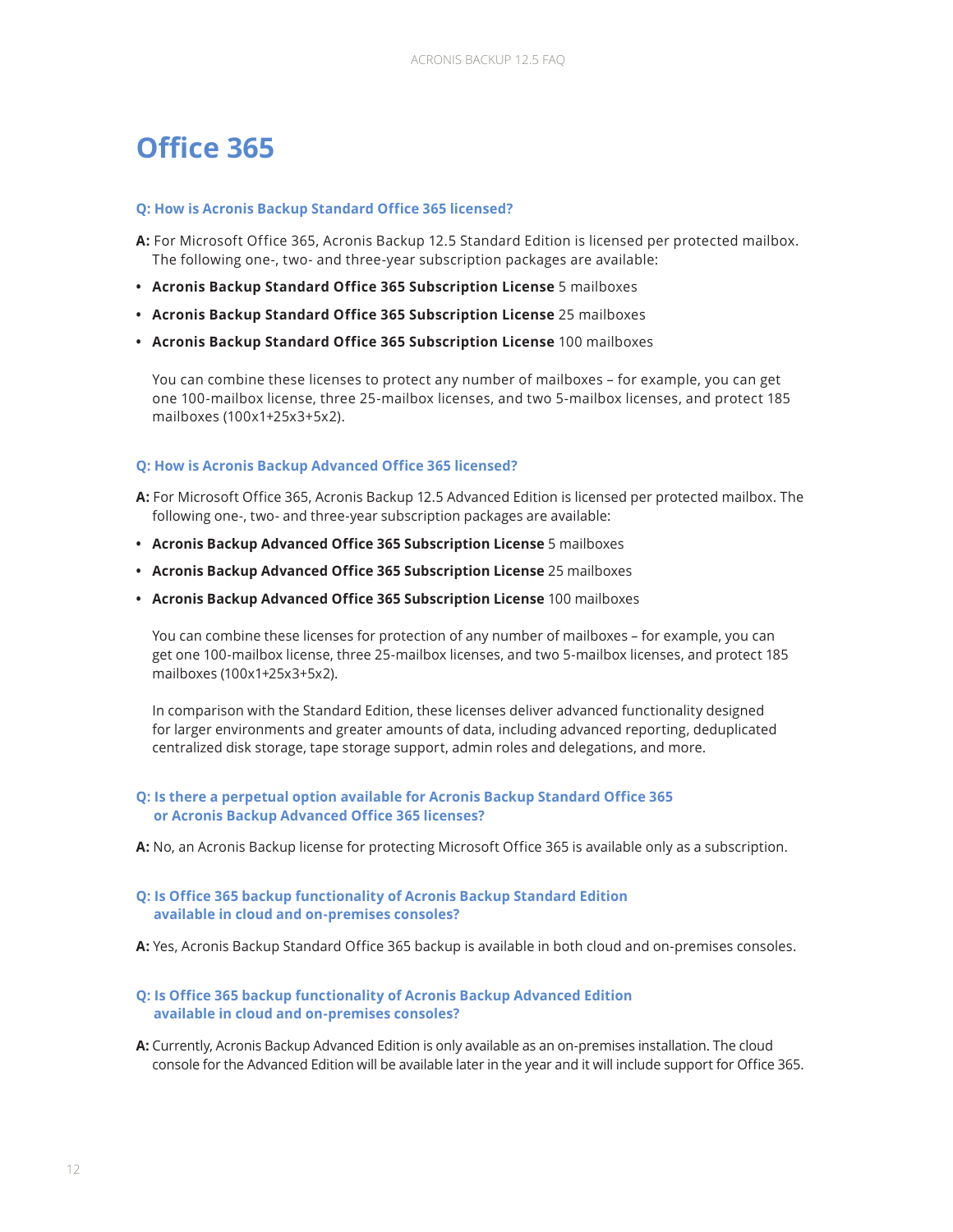# **Acronis Cloud Storage**

#### **Q: What is Acronis Cloud Storage?**

**A:** Acronis Cloud Storage is an easily accessed, integrated, off-site, backup storage option that saves backups to safe and secure [Acronis Data Centers.](http://www.acronis.com/en-us/cloud/data-centers/) Acronis Data Centers are located in highly secured facilities around the globe. You can also back up your mobile devices to the Acronis Cloud.

#### **Q: How is Acronis Cloud Storage licensed?**

**A:** Acronis Cloud Storage is licensed based on the storage capacity levels you require. You can save backups from an unlimited number of machines and any type of platform to cloud storage, including mobile device backups.

#### **Q: What licenses are available for Acronis Cloud Storage?**

**A:** The following one-, two- and three-year licenses are available:

- **•** Acronis Cloud Storage Subscription License 250 GB
- **•** Acronis Cloud Storage Subscription License 500 GB
- **•** Acronis Cloud Storage Subscription License 1 TB
- **•** Acronis Cloud Storage Subscription License 2 TB
- **•** Acronis Cloud Storage Subscription License 3 TB
- **•** Acronis Cloud Storage Subscription License 4 TB
- **•** Acronis Cloud Storage Subscription License 5 TB

Contact your preferred Acronis reseller if larger capacity is required.

#### **Q: Can I purchase Acronis Cloud Storage to use with Acronis Backup Advanced 11.7 or Acronis Backup 11.7?**

**A:** Yes, you can purchase and use Acronis Cloud Storage with Acronis Backup Advanced 11.7 and Acronis Backup 11.7. However, when placing an order for Acronis Cloud Storage, be sure to specify that you are using one of these older versions. This is important because the cloud technologies used in Acronis Backup 12.5 are different from the technologies used in the previous versions of Acronis Backup Advanced and Acronis Backup.

Your order should reflect that you are purchasing Acronis Cloud Storage for use with version 11.7. Your invoice will also specify that you have purchased Acronis Cloud Storage for use with version 11.7.

You can upgrade Acronis Cloud Storage and your backups in cloud storage when you upgrade to Acronis Backup 12.5.

If you have any question or concerns, contact your preferred Acronis reseller or Acronis Customer Service.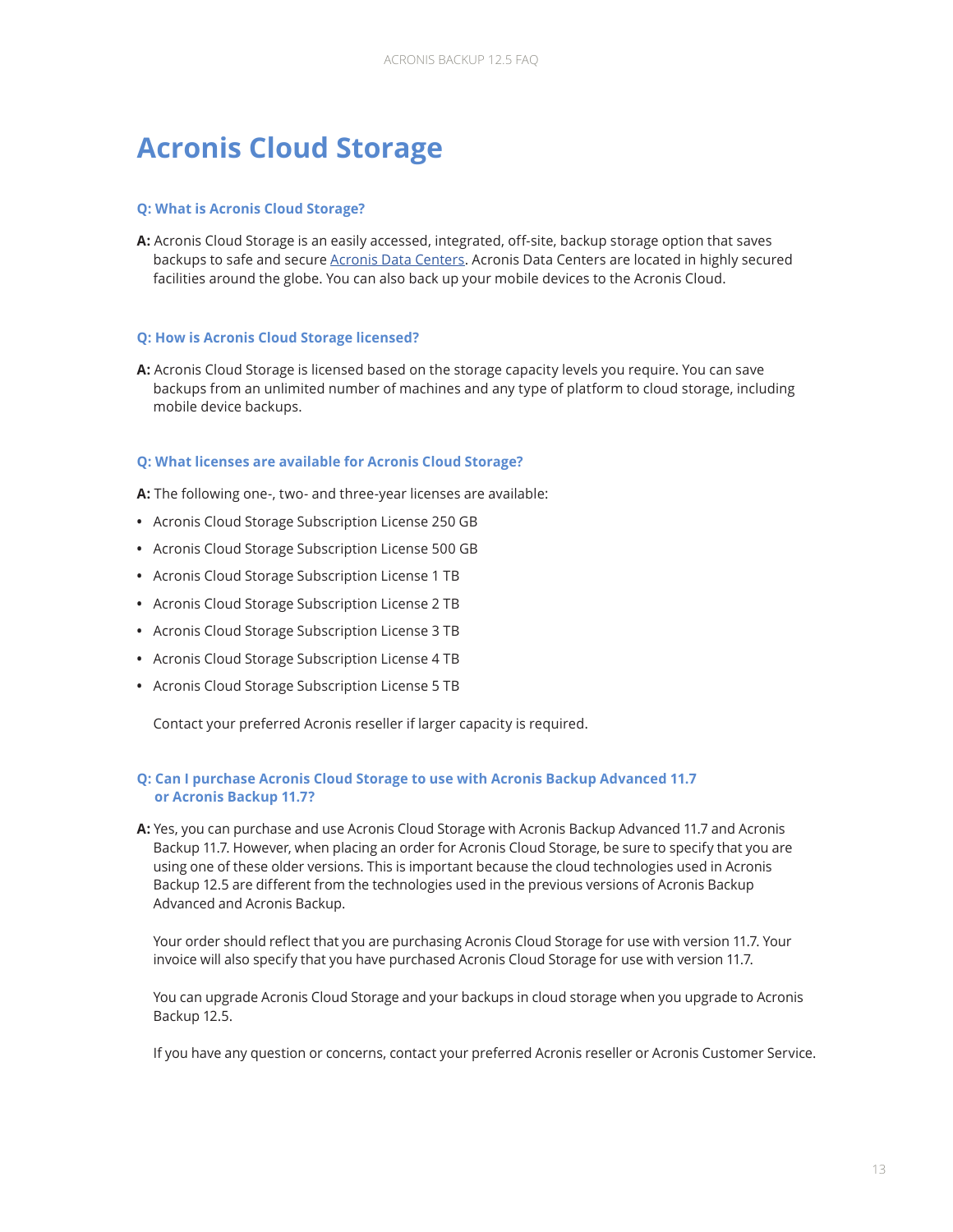# <span id="page-13-0"></span>**Supported Platforms and Applications**

#### **Q: What platforms does Acronis Backup 12.5 support?**

**A:** The following platforms are supported:

| <b>Platform Type</b>    | OS / Hypervisor                                                       | <b>Recommended</b><br>License                                                    | <b>Advanced Edition</b>                                          | Licensing           |
|-------------------------|-----------------------------------------------------------------------|----------------------------------------------------------------------------------|------------------------------------------------------------------|---------------------|
| <b>Physical Servers</b> | Microsoft Windows<br>Server                                           | Acronis Backup<br><b>Standard Server</b><br>License                              | Acronis Backup<br><b>Advanced Server</b><br>License              | Per physical server |
|                         | Microsoft Windows<br>Server Essentials<br>or Small Business<br>Server | Acronis Backup<br><b>Standard Windows</b><br><b>Server Essentials</b><br>License | N/A                                                              | Per physical server |
|                         | Linux                                                                 | Acronis Backup<br><b>Standard Server</b><br>License                              | Acronis Backup<br><b>Advanced Server</b><br>License              | Per physical server |
| <b>Virtual Hosts</b>    | <b>VMware vSphere</b><br>ESX(i)                                       | Acronis Backup<br><b>Standard Virtual</b><br>Host License                        | Acronis Backup<br><b>Advanced Virtual</b><br>Host License        | Per virtual host    |
|                         | Microsoft Hyper-V                                                     | Acronis Backup<br><b>Standard Virtual</b><br><b>Host License</b>                 | Acronis Backup<br><b>Advanced Virtual</b><br><b>Host License</b> | Per virtual host    |
|                         | Citrix XenServer                                                      | N/A                                                                              | Acronis Backup<br><b>Advanced Virtual</b><br><b>Host License</b> | Per virtual host    |
|                         | Red Hat Virtualiza-<br>tion                                           | N/A                                                                              | Acronis Backup<br><b>Advanced Virtual</b><br><b>Host License</b> | Per virtual host    |
|                         | Linux KVM                                                             | N/A                                                                              | Acronis Backup<br><b>Advanced Virtual</b><br>Host License        | Per virtual host    |
|                         | Oracle VM Server                                                      | N/A                                                                              | Acronis Backup<br><b>Advanced Virtual</b><br><b>Host License</b> | Per virtual host    |
| <b>Cloud</b>            | Microsoft Office 365<br>mailboxes                                     | Acronis Backup<br>Standard Office 365<br>License                                 | Acronis Backup<br><b>Advanced Office</b><br>365 License          | Per mailbox         |
|                         | Microsoft Azure<br><b>VMs</b>                                         | Acronis Backup<br><b>Standard Server</b><br>License                              | Acronis Backup<br><b>Advanced Server</b><br>License              | Per cloud VM        |
|                         | Amazon EC2®<br>Instances                                              | Acronis Backup<br><b>Standard Server</b><br>License                              | Acronis Backup<br><b>Advanced Server</b><br>License              | Per cloud instance  |
| <b>Workstations</b>     | Microsoft Windows<br>PCs                                              | Acronis Backup<br>Standard<br><b>Workstation License</b>                         | Acronis Backup<br>Advanced<br><b>Workstation License</b>         | Per PC              |
|                         | Mac                                                                   | Acronis Backup<br>Standard<br><b>Workstation License</b>                         | Acronis Backup<br>Advanced<br><b>Workstation License</b>         | Per Mac             |
| <b>Mobile Devices</b>   | Apple iPhone®, iPad®                                                  | Included with Acronis Cloud Storage                                              |                                                                  |                     |
|                         | Android <sup>®</sup>                                                  | Included with Acronis Cloud Storage                                              |                                                                  |                     |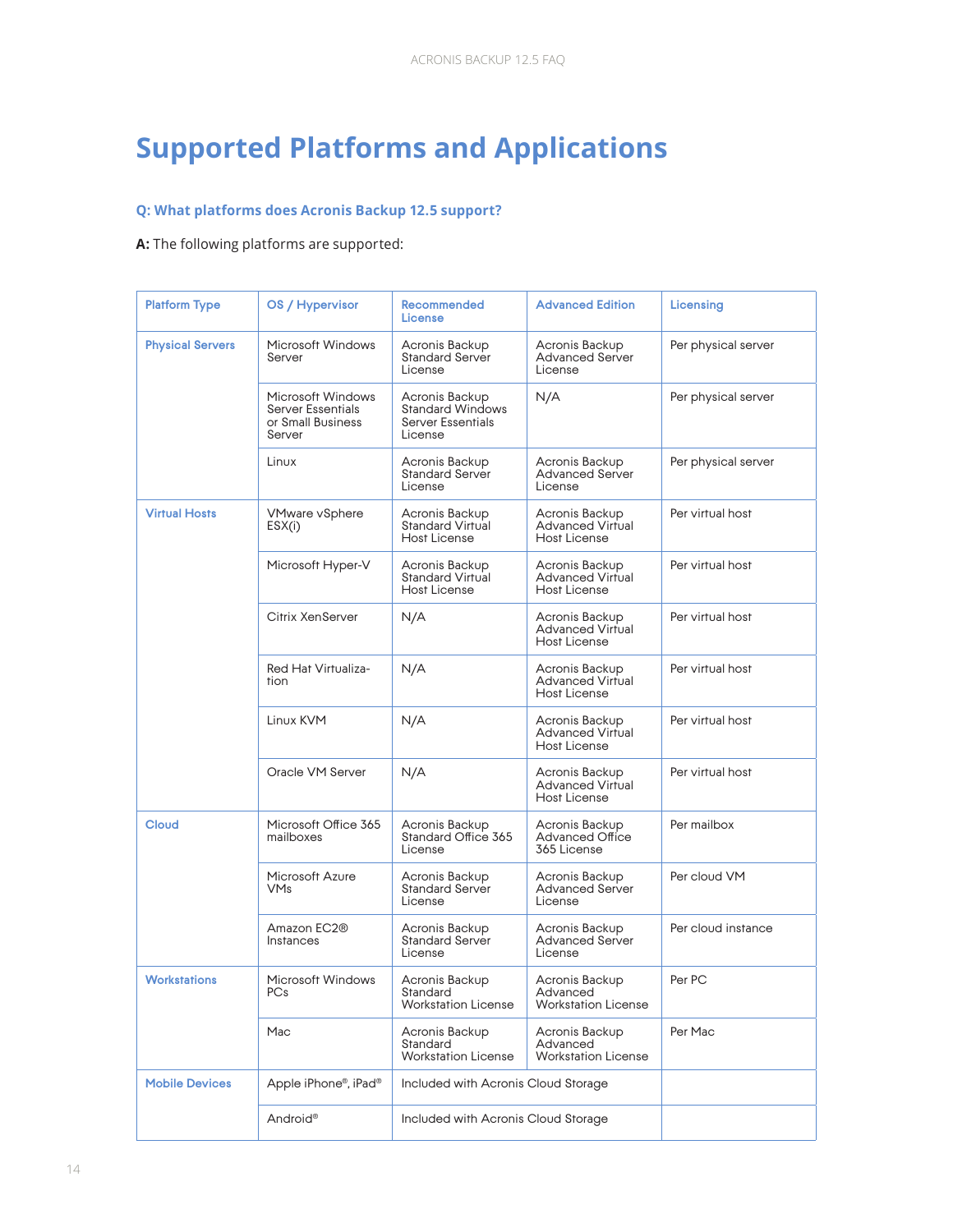#### **Q: What applications does Acronis Backup 12.5 support?**

**A:** Acronis Backup 12.5 supports application-aware backup and recovery features for Oracle database, Microsoft Office 365, Microsoft Exchange, Microsoft SQL Server, Microsoft SharePoint®, and Microsoft Active Directory®:

| <b>Application</b>                                       | <b>Standard Edition</b>                                                | <b>Advanced Edition</b>                          | Licensing                                                          |
|----------------------------------------------------------|------------------------------------------------------------------------|--------------------------------------------------|--------------------------------------------------------------------|
| <b>Microsoft Office</b><br>365                           | Acronis Backup Standard<br>Office 365 License                          | Acronis Backup Advanced<br>Office 365 License    | Per mailbox                                                        |
| <b>Microsoft</b><br><b>Exchange</b><br>(non-clustered)   | Acronis Backup Standard<br>Server License                              | Acronis Backup Advanced<br>Server License        | Per physical server, VM, cloud<br><b>VM</b> or instance            |
|                                                          | Acronis Backup Standard<br>Virtual Host License                        | Acronis Backup Advanced<br>Virtual Host License  | Per virtual host, including unlim-<br>ited VMs on a licensed host  |
|                                                          | Acronis Backup Standard<br><b>Windows Server Essentials</b><br>License | N/A                                              | Per physical server, VM, cloud<br><b>VM</b> or instance            |
| <b>Microsoft</b><br><b>Exchange</b><br>(clustered)       | N/A                                                                    | Acronis Backup Advanced<br>Server License        | Per physical server, VM, cloud<br>VM or instance                   |
|                                                          |                                                                        | Acronis Backup Advanced<br>Virtual Host License  | Per virtual host,<br>including unlimited VMs<br>on a licensed host |
| <b>Microsoft SQL</b><br><b>Server</b><br>(non-clustered) | Acronis Backup Standard<br>Server License                              | Acronis Backup Advanced<br>Server License        | Per physical server, VM, cloud<br>VM or instance                   |
|                                                          | Acronis Backup Standard<br>Virtual Host License                        | Acronis Backup Advanced<br>Virtual Host License  | Per virtual host, including unlim-<br>ited VMs on a licensed host  |
|                                                          | Acronis Backup Standard<br><b>Windows Server Essentials</b><br>License | N/A                                              | Per physical server, VM, cloud<br>VM or instance                   |
| <b>Microsoft SQL</b><br><b>Server</b><br>(clustered)     | N/A                                                                    | Acronis Backup Advanced<br><b>Server License</b> | Per physical server, VM, cloud<br><b>VM</b> or instance            |
|                                                          |                                                                        | Acronis Backup Advanced<br>Virtual Host License  | Per virtual host, including unlim-<br>ited VMs on a licensed host  |
| <b>Microsoft</b><br><b>SharePoint</b><br>(non-clustered  | Acronis Backup Standard<br>Server License                              | Acronis Backup Advanced<br>Server License        | Per physical server, VM, cloud<br>VM or instance                   |
| database)                                                | Acronis Backup Standard<br>Virtual Host License                        | Acronis Backup Advanced<br>Virtual Host License  | Per virtual host.<br>including unlimited VMs<br>on a licensed host |
|                                                          | Acronis Backup Standard<br><b>Windows Server Essentials</b><br>License | N/A                                              | Per physical server, VM, cloud<br>VM or instance                   |
| <b>Microsoft</b><br><b>SharePoint</b><br>(clustered      | N/A                                                                    | Acronis Backup Advanced<br>Server License        | Per physical server, VM, cloud<br>VM or instance                   |
| database)                                                |                                                                        | Acronis Backup Advanced<br>Virtual Host License  | Per virtual host, including unlim-<br>ited VMs on a licensed host  |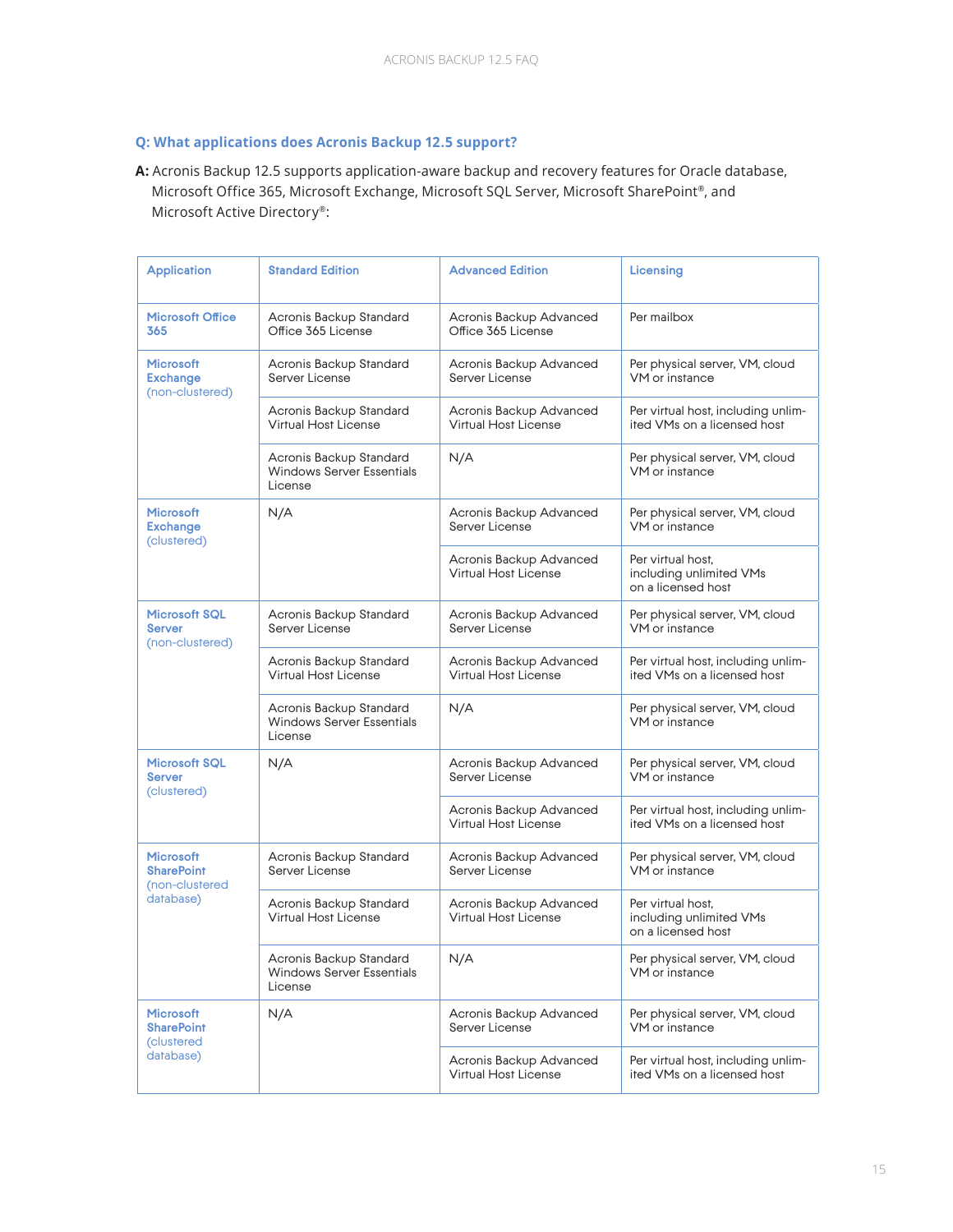<span id="page-15-0"></span>

| <b>Application</b>                          | <b>Standard Edition</b>                                                | <b>Advanced Edition</b>                         | Licensing                                                         |
|---------------------------------------------|------------------------------------------------------------------------|-------------------------------------------------|-------------------------------------------------------------------|
| <b>Microsoft Active</b><br><b>Directory</b> | Acronis Backup Standard<br>Server License                              | Acronis Backup Advanced<br>Server License       | Per physical server, VM, cloud<br>VM or instance                  |
|                                             | Acronis Backup Standard<br>Virtual Host License                        | Acronis Backup Advanced<br>Virtual Host License | Per virtual host, including unlim-<br>ited VMs on licensed host   |
|                                             | Acronis Backup Standard<br><b>Windows Server Essentials</b><br>License | N/A                                             | Per physical server, VM, cloud<br>VM or instance                  |
| <b>Oracle Database</b>                      | N/A                                                                    | Acronis Backup Advanced<br>Server License       | Per physical server, VM, cloud<br>VM or instance                  |
|                                             |                                                                        | Acronis Backup Advanced<br>Virtual Host License | Per virtual host, including unlim-<br>ited VMs on a licensed host |

#### **Q: What key features does each license include?**

A: You can find details about license-specific features in the **[Acronis Backup 12.5 License Comparison](http://www.acronis.com/en-us/resource-center/resource/197/)**.

# Upgrades, Downgrades and License Management

### **Acronis Backup 12.5 Advanced Edition**

- **Q: I have a perpetual license of Acronis Backup 12.5 Standard Edition and want to upgrade to the Advanced Edition. What should I do?**
- **A:** To enable the functionality of the Advanced Edition, you need to purchase edition upgrade licenses for Acronis Backup:

| <b>Acronis Backup 12.5 Standard Edition License</b>                      | <b>Acronis Backup 12.5 Edition Upgrade License</b>                                     |
|--------------------------------------------------------------------------|----------------------------------------------------------------------------------------|
| Acronis Backup 12.5 Standard Server License                              | Acronis Backup 12.5 Advanced Server License, Upgrade from<br>Acronis Backup 12.5       |
| Acronis Backup 12.5 Standard Virtual Host License                        | Acronis Backup 12.5 Advanced Virtual Host License,<br>Upgrade from Acronis Backup 12.5 |
| Acronis Backup 12.5 Standard Windows Server<br><b>Essentials License</b> | Not available                                                                          |
| Acronis Backup 12.5 Standard Workstation License                         | Acronis Backup 12.5 Advanced Workstation License,<br>Upgrade from Acronis Backup 12.5  |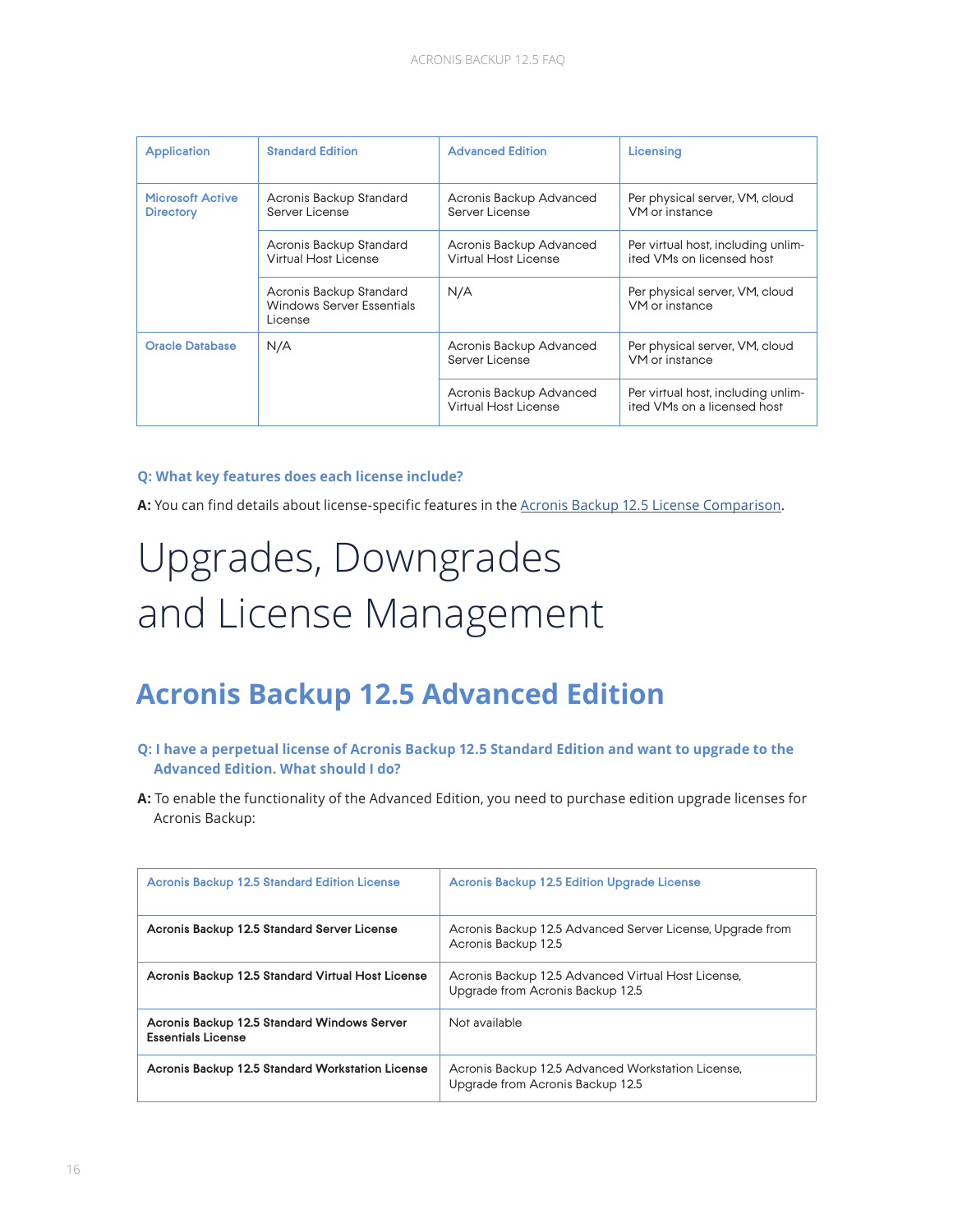<span id="page-16-0"></span>We strongly recommend that you upgrade all your licenses to the Advanced Edition. You can use a mix of Standard and Advanced Edition licenses in the same environment, but Advanced features will not be available on the systems with Standard Edition licenses.

When upgrading to the Advanced Edition, you will receive new Advanced edition keys at a discounted price. This price takes into account the value of the Standard edition keys that you upgraded. For this reason, you cannot use the old, upgraded Standard Edition keys — only the new, Advanced Edition keys are allowed.

#### **Q: I have a subscription license for Acronis Backup Standard Edition and want to use features of the Advanced Edition. What should I do?**

**A:** The subscription license of Acronis Backup Standard Edition cannot be upgraded to Advanced Edition. You can still upgrade at the end of your subscription period by purchasing Advanced Edition license instead of the Standard license. You can also use a mix of both editions in the same environment, but Advanced features will not be available on the systems with Standard Edition licenses.

#### **Q: I have a perpetual license for Acronis Backup 11.7 and want to upgrade to Acronis Backup 12.5 Advanced Edition. What should I do?**

**A:** If you have an Acronis Backup 11.7 perpetual license with [active maintenance,](http://www.acronis.com/en-us/business/renewals/) you will receive a version upgrade to Acronis Backup 12.5 Standard Edition in your [Acronis Account](https://account.acronis.com/) as part of your maintenance/ subscription benefits. After the version upgrade, you can proceed with a feature upgrade to the Advanced Edition, as described in the table above.

If your maintenance for Acronis Backup 11.7 has expired, you can purchase a maintenance renewal. After the renewal, your maintenance becomes active and you can follow the procedure described in the previous paragraph.

### **Acronis Backup Subscription License**

#### **Q: I have a subscription license for Acronis Backup and want to protect more systems. What should I do?**

- **A:** You need to do the following to increase the number of systems you want to protect:
- **•** Purchase additional Acronis Backup subscription licenses
- **•** Log in to your [Acronis Account](https://account.acronis.com/) with your email and password
- **•** Register the purchased license keys
- **•** When registering, select the option to increase the number of protected systems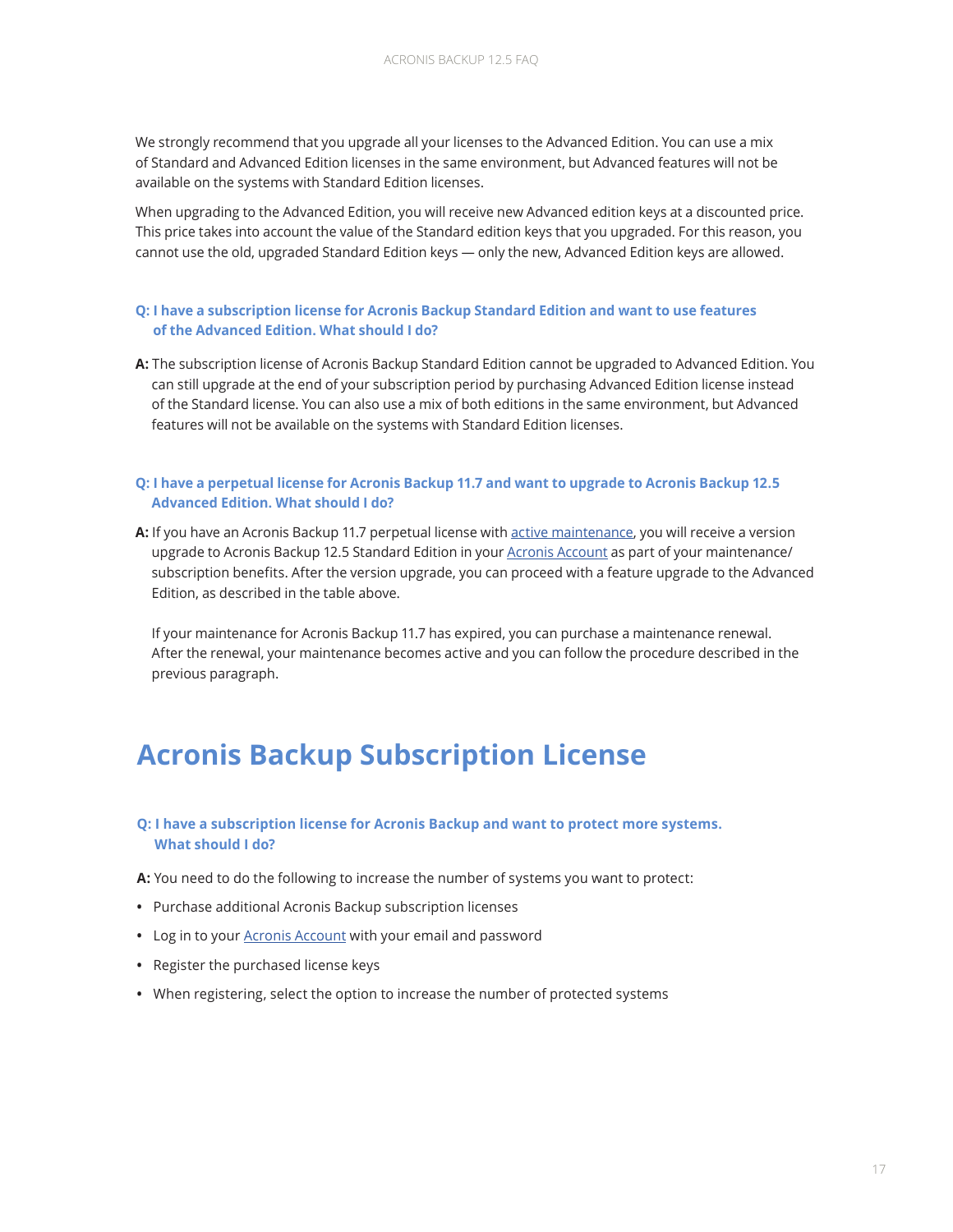The expiration date for the expanded subscription takes into account the number of days remaining and the number of systems of the current subscription of the same type. More specifically, if you have 100 days remaining on the original subscription for ten systems and you add a subscription license for five systems valid for one year (365 days), the following option is offered:

- **•** Systems: **15** (10+5)
- **•** Expiration: **188 days** ((10\*100) + (5\*365))/15 or (1000+1825)/15

This method of calculation applies to the following licenses:

- **•** Acronis Backup Standard Server Subscription
- **•** Acronis Backup Standard Virtual Host Subscription
- **•** Acronis Backup Standard Windows Server Essentials Subscription
- **•** Acronis Backup Standard Workstation Subscription licenses
- **•** Acronis Backup Advanced Server Subscription
- **•** Acronis Backup Advanced Virtual Host Subscription
- **•** Acronis Backup Advanced Workstation Subscription

#### **Q: I have a subscription license for Acronis Backup and want to extend the subscription period. What should I do?**

**A:** You need to do the following to extend your subscription period:

- **•** Purchase new Acronis Backup subscription licenses
- **•** Log in to your [Acronis Account](https://account.acronis.com/) with your email and password
- **•** Register the purchased license keys
- **•** When registering, select the option to extend your subscription period

The new subscription period is calculated by adding the remaining number of days of the current subscription of the same type and the number of days of the subscription you added. For example, if you have 100 days remaining on the original subscription for ten systems, and you add a subscription for ten systems valid for one year (365 days), the following option is offered:

- **•** Systems: **10** (unchanged)
- **•** Expiration: **465 days** (100+365)

This method of calculation applies to the following licenses:

- **•** Acronis Backup Standard Server Subscription
- **•** Acronis Backup Standard Virtual Host Subscription
- **•** Acronis Backup Standard Windows Server Essentials Subscription
- **•** Acronis Backup Standard Workstation Subscription licenses
- **•** Acronis Backup Advanced Server Subscription
- **•** Acronis Backup Advanced Virtual Host Subscription
- **•** Acronis Backup Advanced Workstation Subscription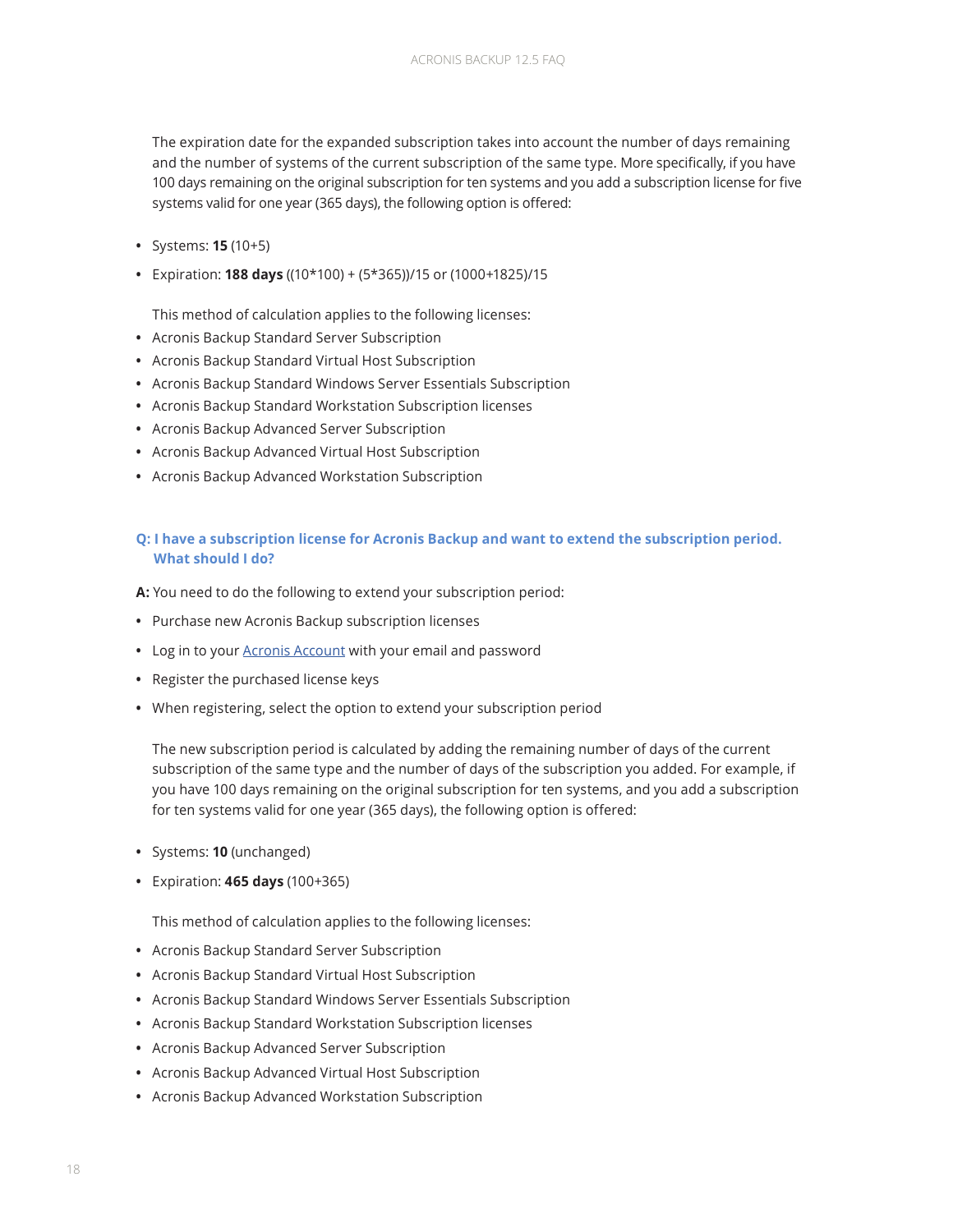#### <span id="page-18-0"></span>**Q: I have a subscription license for Acronis Backup and want to increase the number of systems and extend the subscription period. What should I do?**

**A:** You need to do the following to increase the number of systems and extend your subscription period:

- **•** Purchase new Acronis Backup subscription licenses for all your systems, including the ones you add
- **•** Log in to your Acronis Account with your email and password
- **•** Register the purchased license keys
- **•** When registering, select the option to extend your subscription period

The expiration date for the new subscription takes into account the number of days remaining and the number of systems of the current subscription of the same type. More specifically, if you have 100 days remaining on the original subscription for ten systems, and you add a subscription license for 20 systems valid for one year (365 days), the following option is offered:

- **•** Systems: **20** (maximum of 10 and 20)
- **•** Expiration: **415 days** ((10\*100+20\*365)/20) or (1000+7300)/20

This method of calculation applies to the following licenses:

- **•** Acronis Backup Standard Server Subscription
- **•** Acronis Backup Standard Virtual Host Subscription
- **•** Acronis Backup Standard Windows Server Essentials Subscription
- **•** Acronis Backup Standard Workstation Subscription licenses
- **•** Acronis Backup Advanced Server Subscription
- **•** Acronis Backup Advanced Virtual Host Subscription
- Acronis Backup Advanced Workstation Subscription

# **Acronis Cloud Storage**

#### **Q: I have Acronis Backup 12.5 and an Acronis Cloud Storage subscription and want to increase capacity. What should I do?**

**A:** You need to do the following to increase your existing capacity:

- **•** Purchase an additional Acronis Cloud Storage license
- **•** Log in to your [Acronis Account](https://account.acronis.com/) with your email and password
- **•** Register the purchased license key
- **•** When registering, select the option to increase your storage capacity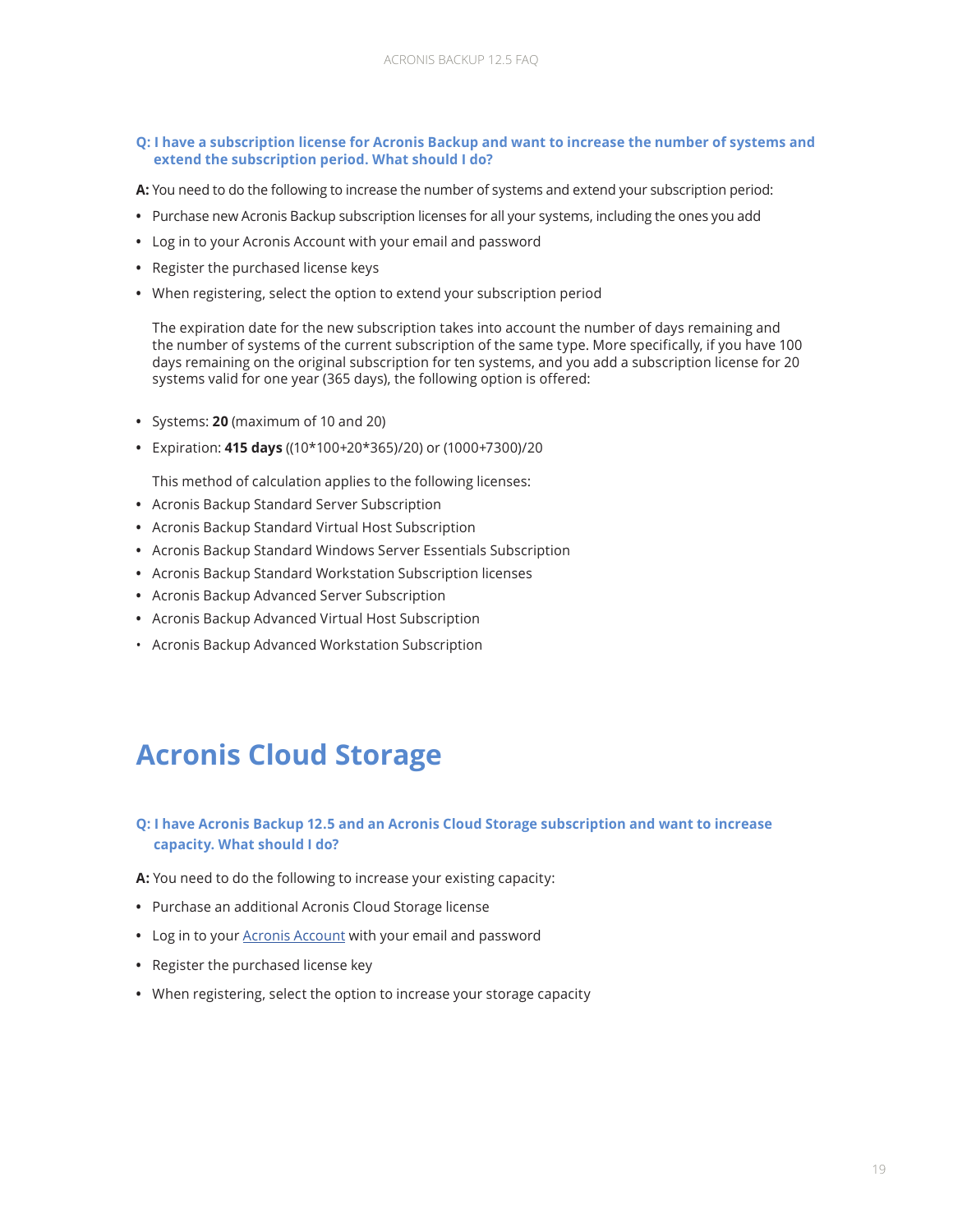The expiration date for the expanded subscription takes into account the number of days remaining and the capacity of the current subscription. More specifically, if you have 100 days remaining on the original 1TB subscription, and you add a 2TB subscription license valid for one year (365 days), the following option is offered:

- **•** Capacity: **3TB** (1TB+2TB)
- **•** Expiration: **277 days** ((1TB\*100) + (2TB\*365))/3TB or (100+730)/3

#### **Q: I have Acronis Backup 12.5 and an Acronis Cloud Storage subscription and want to extend the subscription period. What should I do?**

- **A:** You need to do the following to extend your subscription period:
- **•** Purchase a new Acronis Cloud Storage license
- **•** Log in to your Acronis Account with your email and password
- **•** Register the purchased license key
- **•** When registering, select the option to extend your subscription period

The new subscription period is calculated by adding the remaining number of days of the current subscription and the number of days of the subscription you added. For example, if you have 100 days remaining on the original 1TB subscription, and adds a 1TB subscription valid for one year (365 days), the following option is offered:

- **•** Capacity: **1TB** (unchanged)
- **•** Expiration: **465 days** (100+365)

#### **Q: I have Acronis Backup 12.5 and an Acronis Cloud Storage subscription and want to increase both capacity and extend the subscription period. What should I do?**

**A:** You can expand your storage capacity and extend your subscription period at the same time:

- **•** Purchase a new Acronis Cloud Storage license for the total required capacity
- Log in to your **Acronis Account** with your email and password
- **•** Register the purchased license key
- **•** When registering, select the option to extend your subscription period

The expiration date for the new subscription takes into account the number of days remaining and the capacity of your current subscription. More specifically, if you have 100 days remaining on the original 1TB subscription, and you add a 2TB subscription license valid for one year (365 days), the following option is offered:

- **•** Capacity: **2TB** (maximum of 1TB and 2TB)
- **•** Expiration: **415 days** ((1TB\*100+2TB\*365)/2TB) or (100+730)/2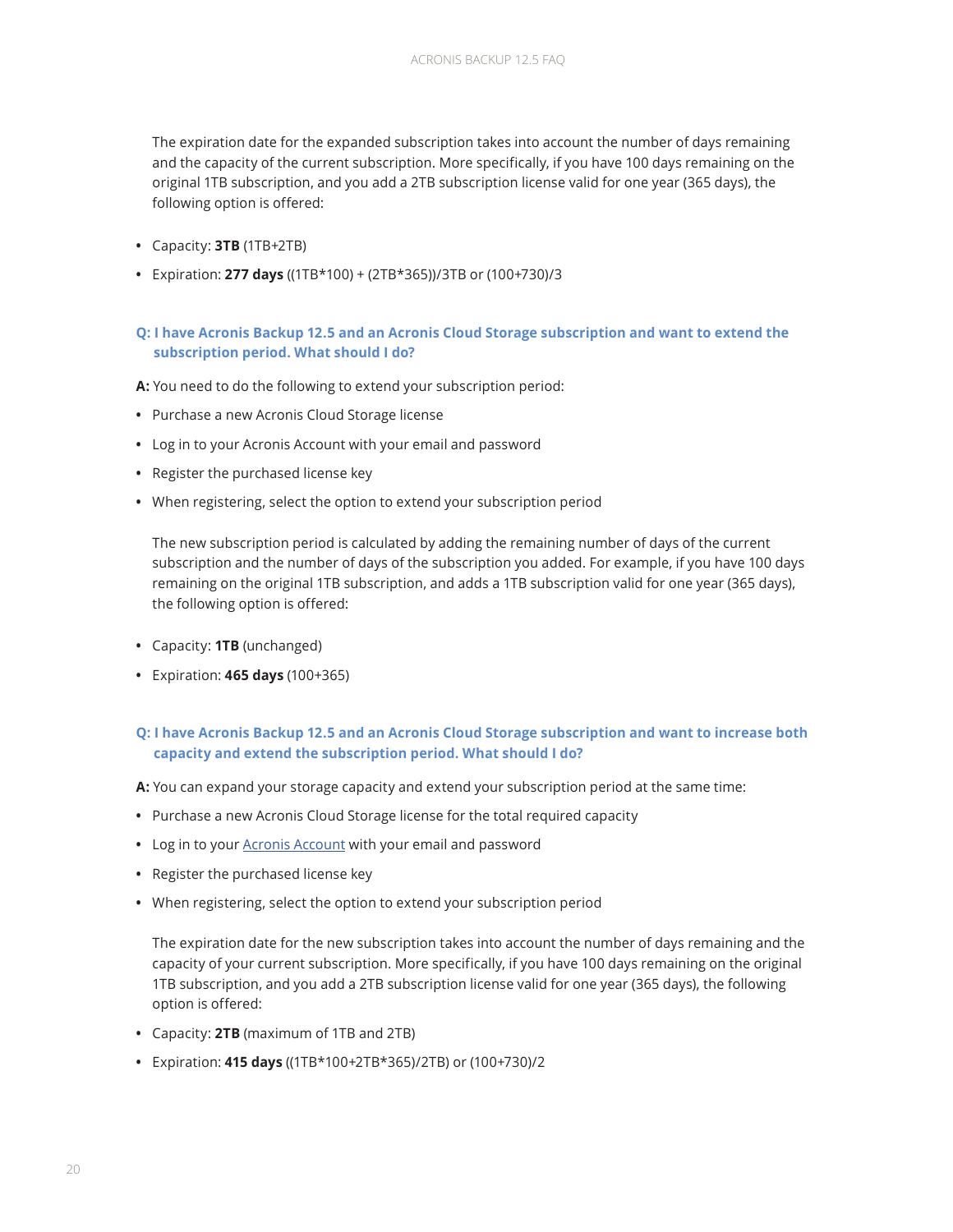# <span id="page-20-0"></span>**Acronis Backup Office 365**

#### **Q: I have an Acronis Backup Office 365 subscription and want to protect more mailboxes. What should I do?**

**A:** You need to do the following to increase the number of mailboxes you want to protect:

- **•** Purchase additional Acronis Backup Office 365 subscription license(s)
- Log in to your **Acronis Account** with your email and password
- **•** Register the purchased license keys
- **•** When registering, select the option to increase the number of protected systems

The expiration date for the expanded subscription takes into account the number of days remaining and the capacity of the current subscription. More specifically, if you have 100 days remaining on the original subscription for 25 mailboxes, and you add a subscription license for five mailboxes valid for one year (365 days), the following option is offered:

- **•** Mailboxes: **30** (25+5)
- **•** Expiration: **144 days** ((25\*100) + (5\*365))/30 or (2500+1825)/30

This method of calculation applies to both Acronis Backup Standard Office 365 and Acronis Backup Advanced Office 365 subscription licenses.

#### **Q: I have Acronis Backup Office 365 subscription and want to extend the subscription period. What should I do?**

**A:** You need to do the following to extend your subscription period:

- **•** Purchase new Acronis Backup Office 365 subscription license(s) for all your mailboxes
- **•** Log in to your Acronis Account with your email and password
- **•** Register the purchased license keys
- **•** When registering, select the option to extend your subscription period

The new subscription period is calculated by adding the remaining number of days of the current subscription and the number of days of the subscription you added. For example, if you have 100 days remaining on the original subscription for 25 mailboxes, and you add a subscription for 25 mailboxes valid for one year (365 days), the following option is offered:

- **•** Number of mailboxes: **25** (unchanged)
- **•** Expiration: **465 days** (100+365)

This method of calculation applies to both Acronis Backup Standard Office 365 and Acronis Backup Advanced Office 365 subscription licenses.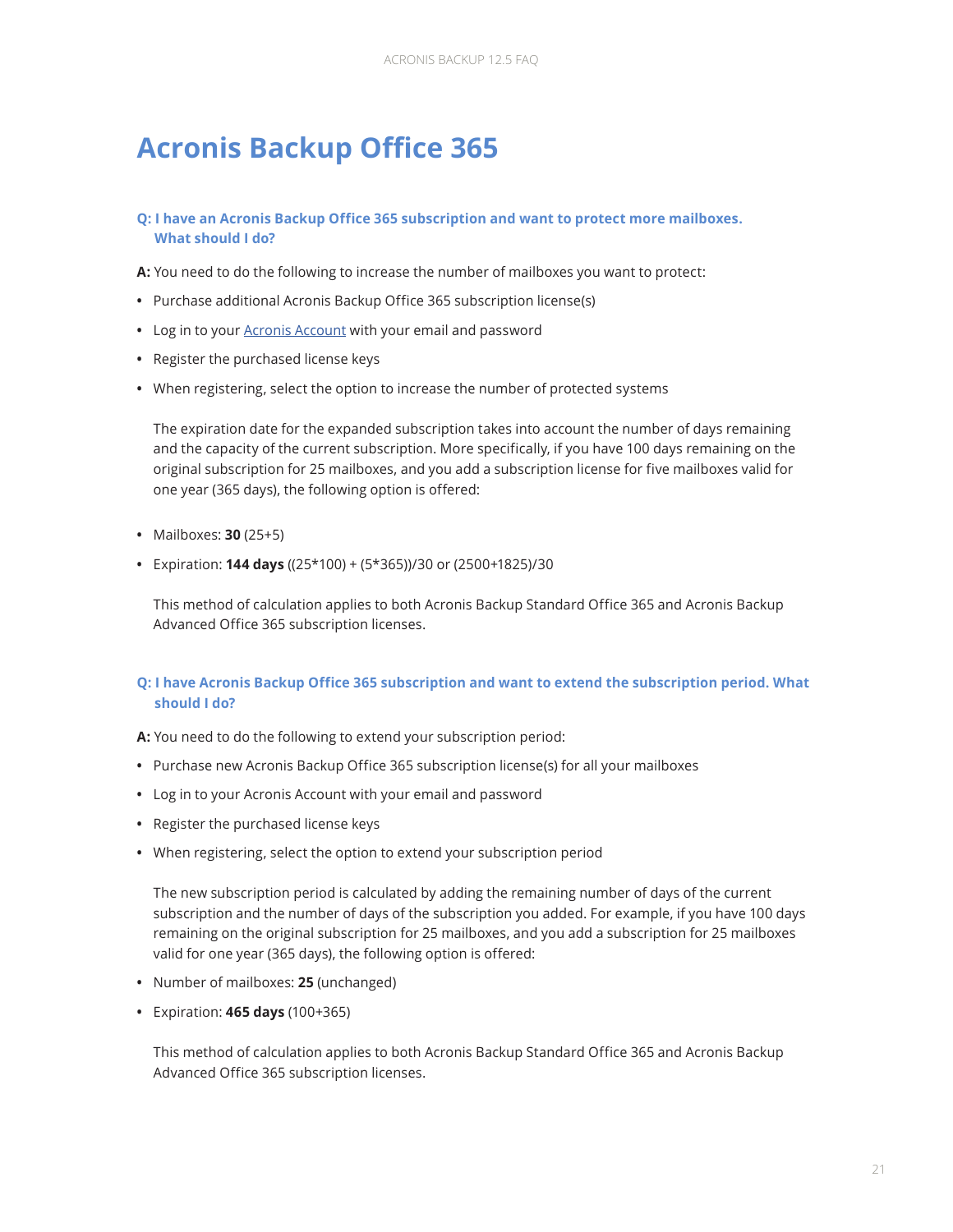#### <span id="page-21-0"></span>**Q: I have Acronis Backup Office 365 subscription and want to increase the number of mailboxes and extend the subscription period. What should I do?**

- **A:** You need to do the following to increase the number of mailboxes and extend your subscription period:
- **•** Purchase new Acronis Backup 12 subscription license(s) for all your mailboxes, including the ones you are adding
- Log in to your **Acronis Account** with your email and password
- **•** Register the purchased license keys
- **•** When registering, select the option to extend your subscription period

If the number of mailboxes in the newly purchased license(s) differs from the number of mailboxes in the existing subscription, and you select the option to extend the subscription period, the maximum of the two is applied to the Account. The expiration date for the new subscription takes into account the number of days remaining and the number of mailboxes in the current subscription.More specifically, if you have 100 days remaining on the original subscription for 25 mailboxes, and you add a subscription license for 100 mailboxes valid for one year (365 days), the following option is offered:

- **•** Number of mailboxes: **100** (maximum of 25 and 100)
- **•** Expiration: **390 days** ((25\*100+100\*365)/100) or (2500+36500)/100

This method of calculation applies to both Acronis Backup Standard Office 365 and Acronis Backup Advanced Office 365 subscription licenses.

### **Acronis Backup Advanced 11.7/11.5**

#### **Q: I have Acronis Backup 11.7/11.5. How do I get upgrade licenses?**

**A:** If you have an Acronis Backup 11.7 perpetual license with [active maintenance](http://www.acronis.com/en-us/business/renewals/), or a subscription license, you can receive an upgrade to Acronis Backup 12.5 as part of your maintenance/subscription benefits in your [Acronis Account.](http://account.acronis.com/) If your maintenance or subscription has expired, you need to obtain a renewal via your preferred Acronis reseller or the [Acronis website.](http://www.acronis.com/business/renewals/)

#### **Q: How do I upgrade my systems from Acronis Backup Advanced 11.7/11.5 to Acronis Backup 12.5 Advanced Edition?**

**A:** Follow these simple steps:

- Obtain Acronis Backup 12.5 Advanced upgrade license keys in the **Acronis Account**
- **•** Install Acronis Backup 12.5 on one of the Windows or Linux machines in your on-premises environment and import the licenses
- **•** Add all your existing machines into Acronis Backup 12.5 this step will upgrade your systems, install new agents, and preserve your configuration and backup schedules; all the backups created with version 11.7/11.5 are fully supported, including the creation of incremental and differential backups

You can find more details in the [Online Documentation](http://www.acronis.com/en-us/support/documentation/AcronisBackup_12.5/#36537.html) and [Acronis Knowledge Base.](https://kb.acronis.com/content/57721)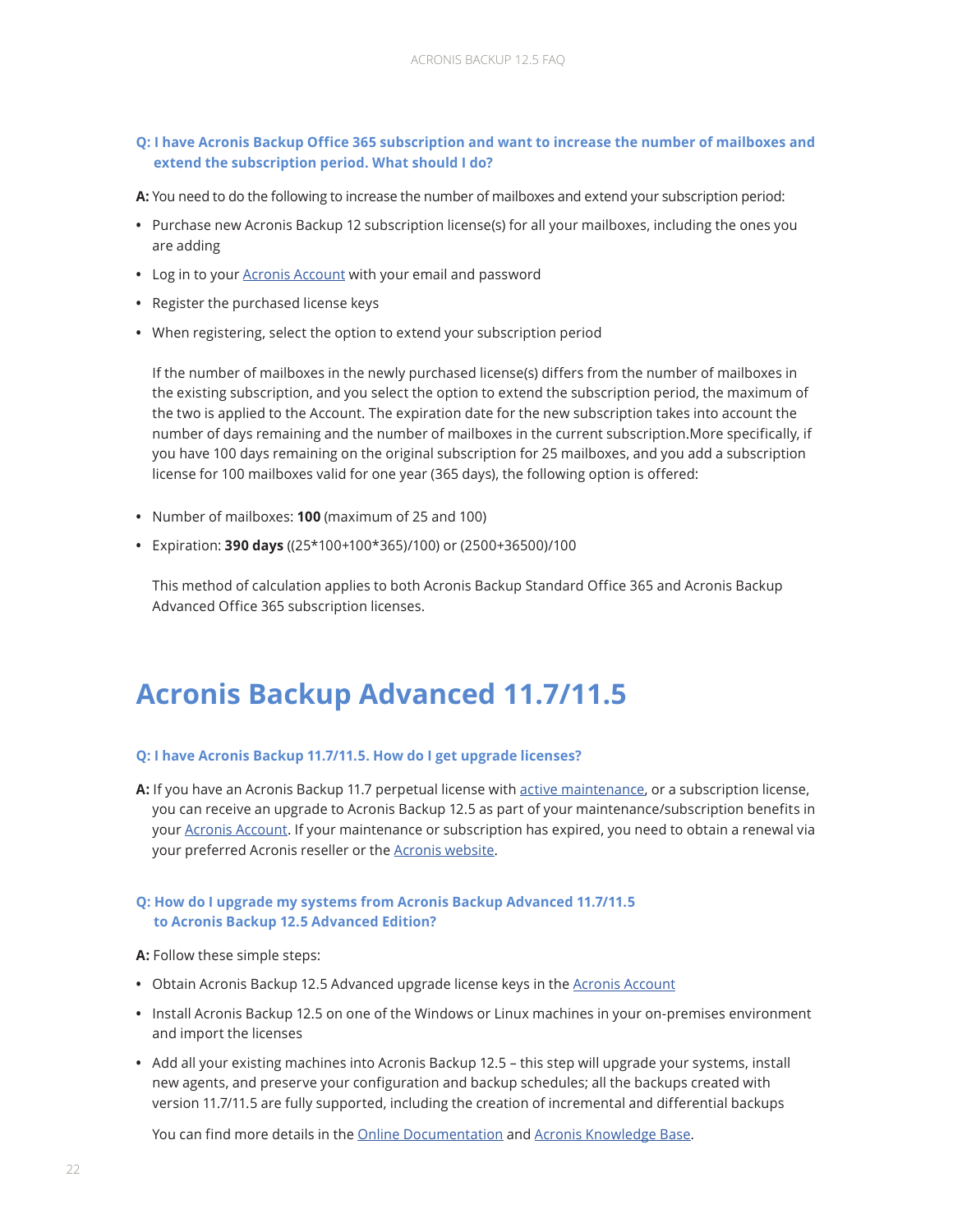#### **Q: Perpetual licenses of Acronis Backup 12.5 Advanced Edition are different from Acronis Backup Advanced 11.7 licenses. What are the upgrade paths?**

**A:** The Acronis Backup 12.5 licensing scheme is streamlined to serve a broader set of use cases. Here are the upgrade paths (these are applicable to version 11.5 as well):

| Acronis Backup Advanced 11.7 Perpetual License                      | <b>Acronis Backup 12.5 Advanced Edition license</b>                  |
|---------------------------------------------------------------------|----------------------------------------------------------------------|
| Acronis Backup Advanced 11.7 for Exchange                           | Acronis Backup 12.5 Advanced Server License                          |
| Acronis Backup Advanced 11.7 for SQL                                | Acronis Backup 12.5 Advanced Server License                          |
| Acronis Backup Advanced 11.7 for SharePoint                         | Acronis Backup 12.5 Advanced Server License                          |
| Acronis Backup Advanced 11.7 for Active<br><b>Directory</b>         | Acronis Backup 12.5 Advanced Server License                          |
| Acronis Backup Advanced 11.7 for Linux Server                       | Acronis Backup 12.5 Advanced Server License                          |
| Acronis Backup Advanced 11.7 for<br><b>Windows Server</b>           | Acronis Backup 12.5 Advanced Server License                          |
| Acronis Backup Advanced 11.7 for Exchange<br>Add-on                 | Not required - application support included with the base<br>license |
| Acronis Backup Advanced 11.7 for SQL Add-on                         | Not required - application support included with the base<br>license |
| Acronis Backup Advanced 11.7 for<br><b>SharePoint Add-on</b>        | Not required - application support included with the base<br>license |
| Acronis Backup Advanced 11.7 for Active<br>Directory Add-on         | Not required - application support included with the base<br>license |
| Acronis Backup Advanced 11.7 for PC                                 | Acronis Backup 12.5 Advanced Workstation License                     |
| Acronis Backup Advanced 11.7 Virtual for VMware                     | Acronis Backup 12.5 Advanced Virtual Host License                    |
| Acronis Backup Advanced 11.7 Virtual for Hyper-V                    | Acronis Backup 12.5 Advanced Virtual Host License                    |
| Acronis Backup Advanced 11.7 Virtual for Citrix<br><b>XenServer</b> | Acronis Backup 12.5 Advanced Virtual Host License                    |
| Acronis Backup Advanced 11.7 Virtual for RHEV                       | Acronis Backup 12.5 Advanced Virtual Host License                    |
| Acronis Backup Advanced 11.7 Virtual for<br><b>Oracle VM</b>        | Acronis Backup 12.5 Advanced Virtual Host License                    |

#### **Q: Is the Universal License still available?**

Acronis Backup 12.5 Advanced Universal License is being phased out and is available only for upgrade purposes. Instead, we recommend Acronis Backup 12.5 Advanced Virtual Host License, which allows access to all the features and functionality of Acronis Backup 12.5.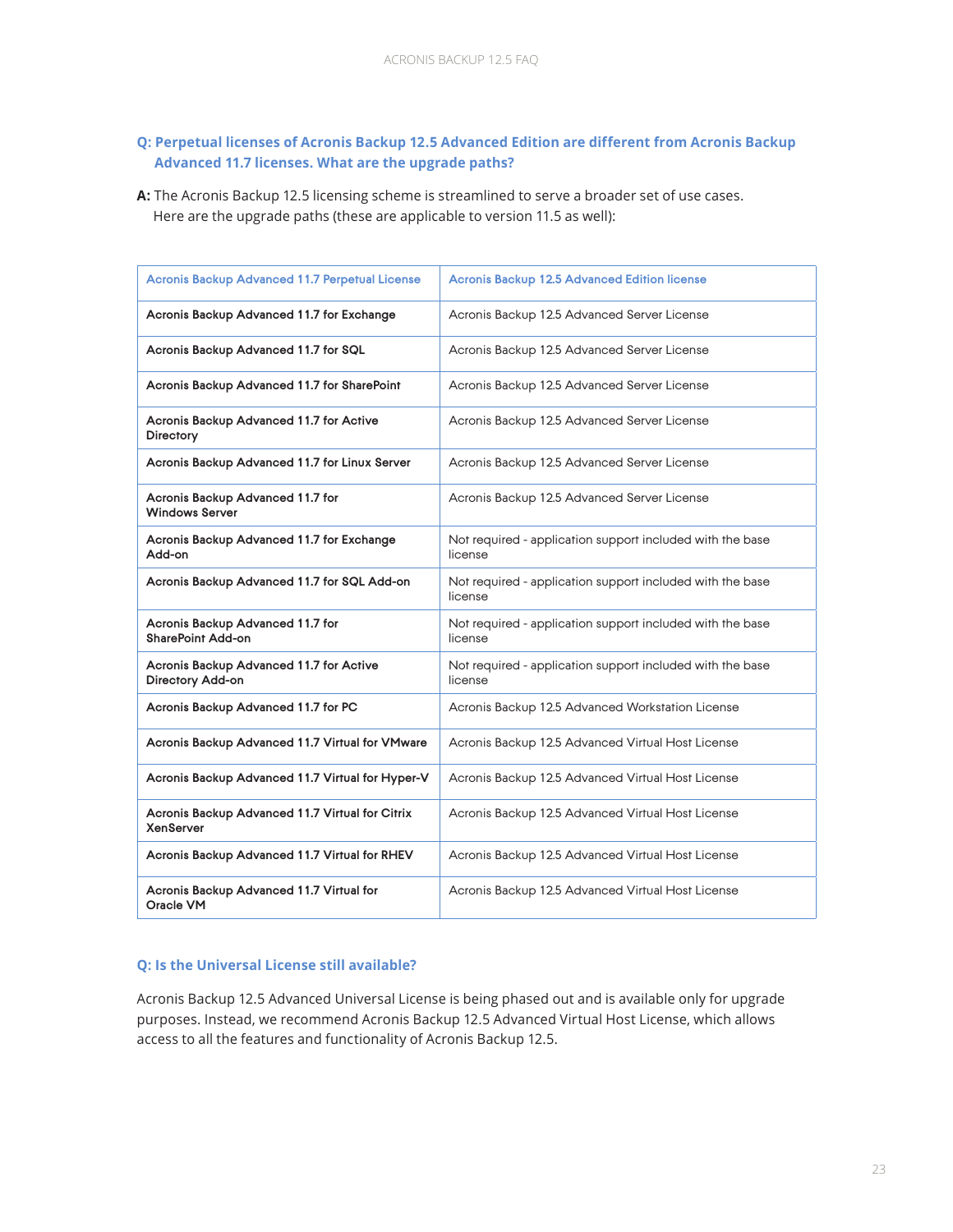#### <span id="page-23-0"></span>**Q: If I originally planned to buy a Universal License, what should I purchase?**

You should purchase the Advanced Virtual Host License as it allows access to all the features and functionality of Acronis Backup 12.5. The Advanced Virtual Host license is also more cost effective than the Universal License.

#### **Q: How can I renew my Universal License(s)**

Maintenance and renewal options for Universal Licenses are available for purchase. Contact your preferred Acronis reseller for more details.

#### **Q: Acronis Backup Advanced Subscription licenses are very similar to Acronis Backup Advanced 11.7 subscription licenses. Is there anything in the upgrade paths that I should know?**

**A:** Acronis Backup Advanced 11.7 subscription licenses are designed to support future upgrades to Acronis Backup 12.5 Advanced Edition. Here are the paths:

| <b>Previous name</b>                    | New name                                                  |
|-----------------------------------------|-----------------------------------------------------------|
| Acronis Backup Advanced for Server      | Acronis Backup Advanced Server Subscription               |
| Subscription, 1 Year *                  | License, 1 Year                                           |
| Acronis Backup Advanced for Server      | Acronis Backup Advanced Server Subscription               |
| Subscription, 2 Year *                  | License, 2 Year                                           |
| Acronis Backup Advanced for Server      | Acronis Backup Advanced Server Subscription               |
| Subscription, 3 Year *                  | License, 3 Year                                           |
| Acronis Backup Advanced for workstation | Acronis Backup Advanced Workstation Subscription License, |
| Subscription, 1 Year                    | 1 Year                                                    |
| Acronis Backup Advanced for workstation | Acronis Backup Advanced Workstation Subscription License, |
| Subscription, 2 Year                    | 2 Year                                                    |
| Acronis Backup Advanced for workstation | Acronis Backup Advanced Workstation Subscription License, |
| Subscription, 3 Year                    | 3 Year                                                    |

\* Acronis Backup Advanced for Server Subscription includes virtual host support. However, an Advanced Virtual Host License is required for Acronis Backup 12.5. If you have previously protected virtual hosts with the Acronis Backup Advanced for Server Subscription, contact your preferred Acronis reseller or [Acronis Customer Service](https://www.acronis.com/support) to receive Acronis Backup Advanced Virtual Host Subscription Licenses.

### **Acronis Backup 11.7/11.5**

#### **Q: I have Acronis Backup 11.7/11.5. How do I get upgrade licenses?**

**A:** If you have an Acronis Backup 11.7 perpetual license with [active maintenance](http://www.acronis.com/en-us/business/renewals/), or a subscription license, you can receive an upgrade to Acronis Backup 12.5 Standard Edition in your [Acronis Account](https://account.acronis.com/) as part of your maintenance/subscription benefits. If your maintenance or subscription has expired, you need to obtain a renewal via your preferred Acronis reseller or the **Acronis website**.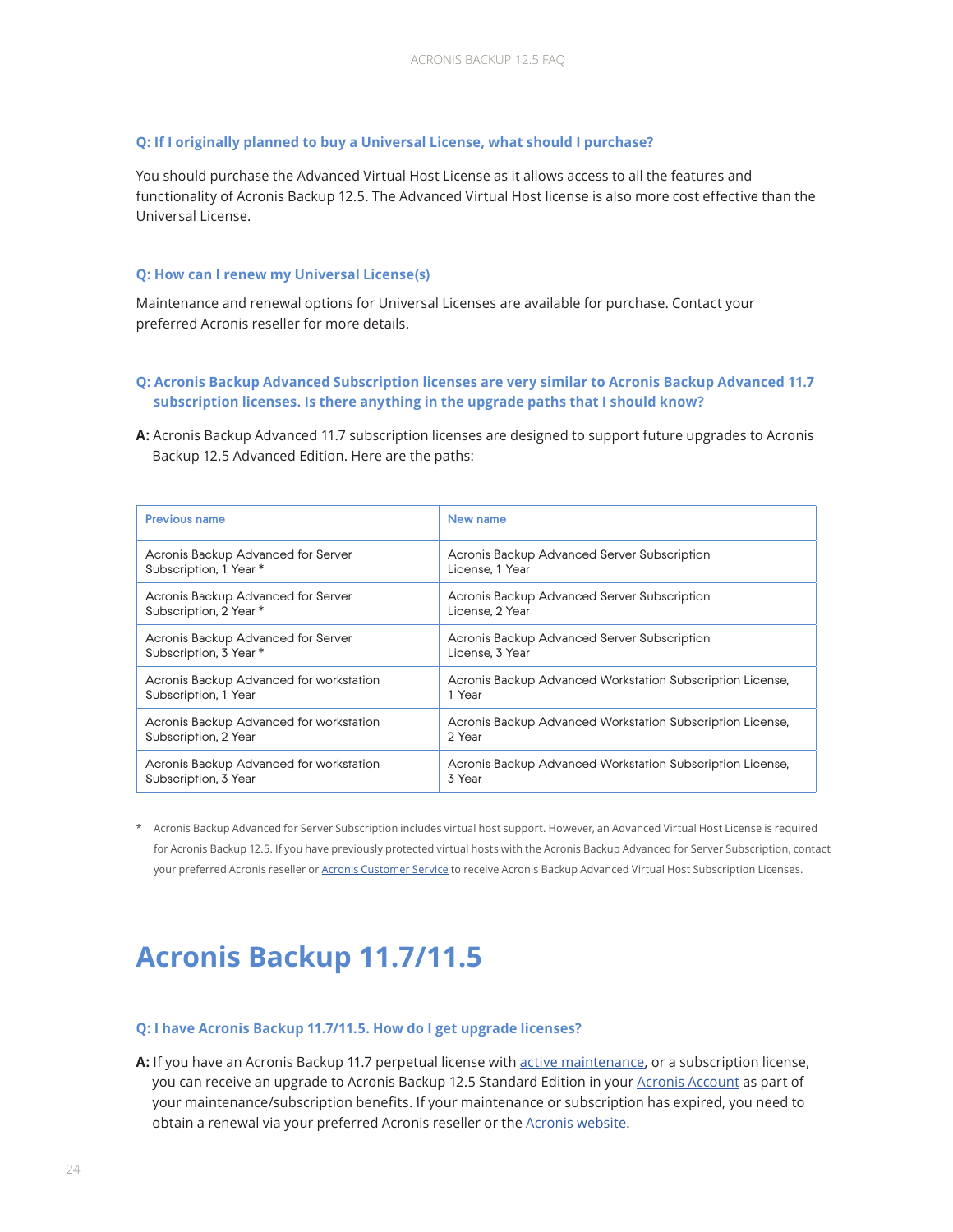#### **Q: How do I upgrade my systems from Acronis Backup 11.7/11.5 to Acronis Backup 12.5 Standard Edition?**

**A:** Follow these simple steps:

- **•** Obtain Acronis Backup 12.5 Standard license keys in your [Acronis Account.](https://account.acronis.com/)
- **•** Install Acronis Backup 12.5 on one of the Windows or Linux machines in your on-premises environment and import the licenses. (Note that currently, you cannot upgrade Acronis Backup 11.7 to the Acronis Backup 12.5 cloud web console.)
- **•** Add all your existing machines into Acronis Backup 12.5. This step will upgrade your systems, install new agents, and preserve your configuration and backup schedules. All the backups created with version 11.7/11.5 are fully supported, including the creation of incremental and differential backups

You can find more details in the [Online Documentation](http://www.acronis.com/en-us/support/documentation/AcronisBackup_12.5/#36537.html) and [Acronis Knowledge Base](https://kb.acronis.com/content/57721).

#### **Q: Perpetual licenses for the Acronis Backup 12.5 Standard Edition are different from Acronis Backup 11.7 licenses. What are the upgrade paths?**

**A:** The Acronis Backup 12.5 licensing scheme is streamlined to serve a broader set of use cases. Here are the upgrade paths from version 11.7, applicable to version 11.5 as well:

| Acronis Backup 11.7 Perpetual License                   | <b>Acronis Backup 12.5 License</b>                                  |
|---------------------------------------------------------|---------------------------------------------------------------------|
| Acronis Backup for Windows Server (v11.7)               | Acronis Backup 12.5 Standard Server License                         |
| Acronis Backup for Linux Server (v11.7)                 | Acronis Backup 12.5 Standard Server License                         |
| Acronis Backup for VMware (v9)                          | Acronis Backup 12.5 Standard Virtual Host License*                  |
| Acronis Backup for Windows Server Essentials<br>(V11.7) | Acronis Backup 12.5 Standard Windows Server Essentials<br>License** |
| Acronis Backup for PC (v11.7)                           | Acronis Backup 12.5 Standard Workstation License                    |

- \* Acronis Backup for VMware is licensed per CPU socket, while Acronis Backup 12.5 Standard Virtual Host is licensed per physical host. As part of the maintenance benefit, you will automatically receive one Acronis Backup 12.5 Standard Virtual Host License for every two licenses of Acronis Backup for VMware. If you use single-CPU hosts and the number of new licenses is not sufficient to protect the previously licensed environment, contact your preferred Acronis reseller, or [Acronis Customer Service](https://www.acronis.com/support).
- \*\* Acronis Backup 12.5 Standard Windows Server Essentials License includes the majority of features required to protect Windows Server Essentials, Foundation, and Small Business Server. If you have Acronis Backup for Windows Server Essentials and active maintenance, you will receive an upgrade to Acronis Backup 12.5 Standard Windows Server Essentials in your [My Account](https://account.acronis.com/) as part of the maintenance benefits. Note that some advanced features, such as tape support and storage deduplication, which were previously available in the Windows Server Essentials license, are not included with Acronis Backup 12.5 Standard Windows Server Essentials license. If you need to use advanced features such as tape or deduplication, you can contact your preferred Acronis reseller, or [Acronis Customer Service](https://www.acronis.com/support) for assistance.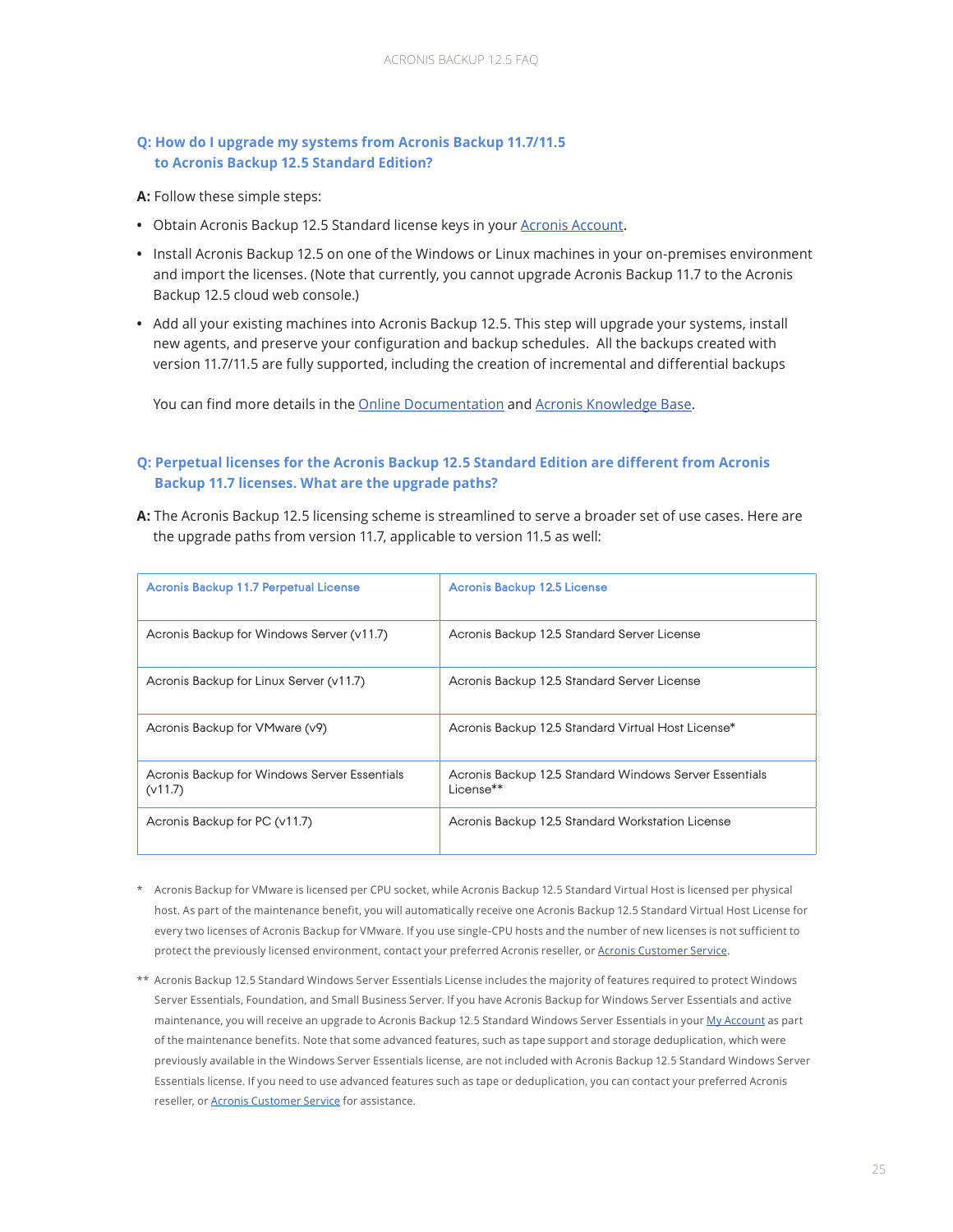#### <span id="page-25-0"></span>**Q: Subscription licenses of Acronis Backup 12.5 Standard Edition are very similar to Acronis Backup 11.7 subscription licenses. Is there anything in the upgrade paths that I should know?**

**A:** Acronis Backup 11.7 subscription licenses were designed to support future upgrades to Acronis Backup 12.5 Standard Edition. Here are the paths:

| <b>Previous name</b>                                   | New name                                                            |
|--------------------------------------------------------|---------------------------------------------------------------------|
| Acronis Backup for Server Subscription, 1 Year *       | Acronis Backup Standard Server Subscription License, 1 Year         |
| Acronis Backup for Server Subscription, 2 Year *       | Acronis Backup Standard Server Subscription License, 2 Year         |
| Acronis Backup for Server Subscription, 3 Year *       | Acronis Backup Standard Server Subscription License, 3 Year         |
| Acronis Backup for workstation Subscription,<br>1 Year | Acronis Backup Standard Workstation Subscription License,<br>1 Year |
| Acronis Backup for workstation Subscription,<br>2 Year | Acronis Backup Standard Workstation Subscription License,<br>2 Year |
| Acronis Backup for workstation Subscription,<br>3 Year | Acronis Backup Standard Workstation Subscription License,<br>3 Year |

\* Acronis Backup for Server Subscription includes virtual host support. However, a Virtual Host License is required for Acronis Backup 12.5. If you have previously protected virtual hosts with the Acronis Backup for Server Subscription, contact your preferred Acronis reseller or [Acronis Customer Service](https://www.acronis.com/support) to receive Acronis Backup Virtual Host Subscription Licenses.

# **Acronis Cloud Storage for 11.7**

#### **Q: I have Acronis Backup 11.7 and "Acronis Cloud Storage for 11.7" subscription and want to upgrade. What should I do?**

**A:** First, you must upgrade your Acronis Backup 11.7 to Acronis Backup 12.5, as described above in this FAQ. During the upgrade process, your Cloud Storage will also be upgraded to the new Acronis Cloud Storage. The backups will be automatically converted to the new format, compatible with Acronis Backup 12.5. More details can be found in the [Acronis Knowledgebase](https://kb.acronis.com/content/57721) or [Online Documentation.](http://www.acronis.com/en-us/support/documentation/AcronisBackup_12.5/#36537.html)

#### **Q: I have Acronis Backup / Acronis Backup Advanced 11.7 with an "Acronis Cloud Storage for 11.7" subscription and want to increase capacity. What should I do?**

**A:** It is strongly advised that you upgrade to the latest version of Acronis Backup to get access to new features and functionality. If you cannot upgrade, you need to purchase a renewal license for "Acronis Cloud Storage for 11.7" for the total storage capacity you require.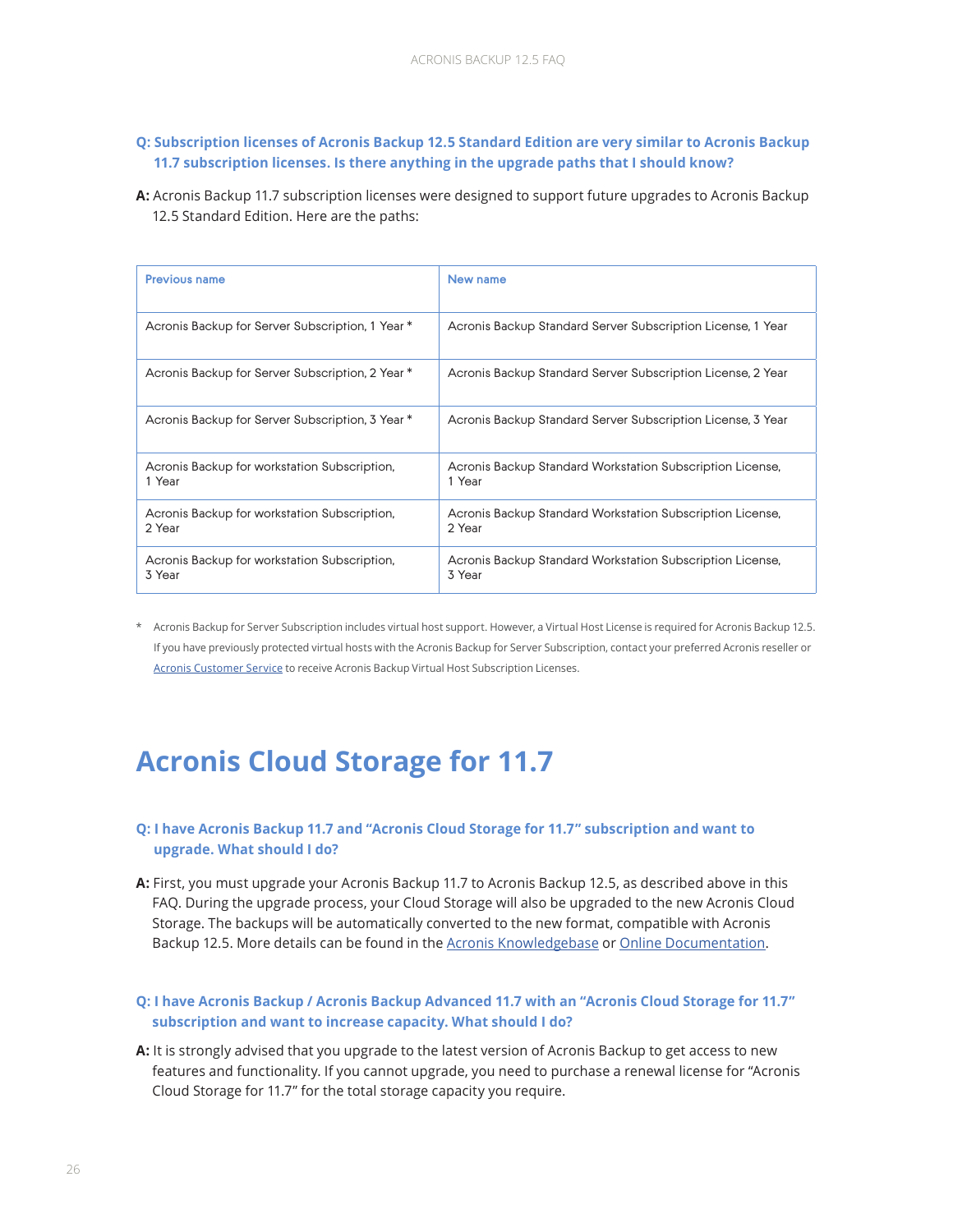<span id="page-26-0"></span>When you register the license key in your [Acronis Account](https://account.acronis.com/), the existing subscription will be overwritten and the account will reflect the new subscription (as per the license key), including the new capacity. The duration is recalculated based on the remaining value of the previous license and value of the new license.

**Q: I have Acronis Backup or Acronis Backup Advanced 11.7 with an "Acronis Cloud Storage for 11.7" subscription and want to extend the subscription period. What should I do?**

**A:** It is strongly advised that you upgrade to the latest version of Acronis Backup to get access to new features and functionality. If you cannot upgrade, you need to purchase an "Acronis Cloud Storage for 11.7" license with the capacity equal to the existing subscription.

When you register the license key in your **Acronis Account**, your subscription will be extended accordingly.

### **Acronis Backup to Cloud**

#### **Q: I have an Acronis Backup to Cloud subscription. Do I need to upgrade to Acronis Cloud Storage?**

**A:** No. As an Acronis Backup to Cloud customer, you continue accessing Acronis Cloud in accordance with the licenses and subscriptions you have. Changes may only apply when your subscriptions expire and you renew. More details are available in the [Renewal section](#page-1-0) of this FAQ.

#### **Q: Is there any technical upgrade required for Acronis Cloud Storage?**

**A:** Acronis Backup 12.5 automatically upgrades all your backups during installation onto the machine where you had Acronis Backup 11.7 installed. You can also upgrade all your machines using the upgrade tool. You can find more details in the [Online Documentation](http://www.acronis.com/en-us/support/documentation/AcronisBackup_12.5/#36537.html) and [Acronis Knowledge Base](https://kb.acronis.com/content/57721).

#### **Q: Does Acronis Backup to Cloud remain available for purchase?**

**A:** No, only Acronis Cloud Storage Subscription Licenses are available.

Note that when purchasing Acronis Cloud Storage, be sure to specify if you are using Acronis Backup 11.7 or Acronis Backup Advanced 11.7. This is important because the cloud technologies used in Acronis Backup 12.5 are different from the technologies used in the previous versions of Acronis Backup Advanced and Acronis Backup. Your order should reflect that you are purchasing Acronis Cloud Storage for use with version 11.7. Your invoice will also specify that you have purchased Acronis Cloud Storage for use with version 11.7.

In addition, some of the Acronis Backup to Cloud offerings continue to be available for renewal in cases where there is no exact match in the Acronis Cloud Storage Subscription License model.

You can find more details in the [Renewal section](#page-1-0) of this FAQ.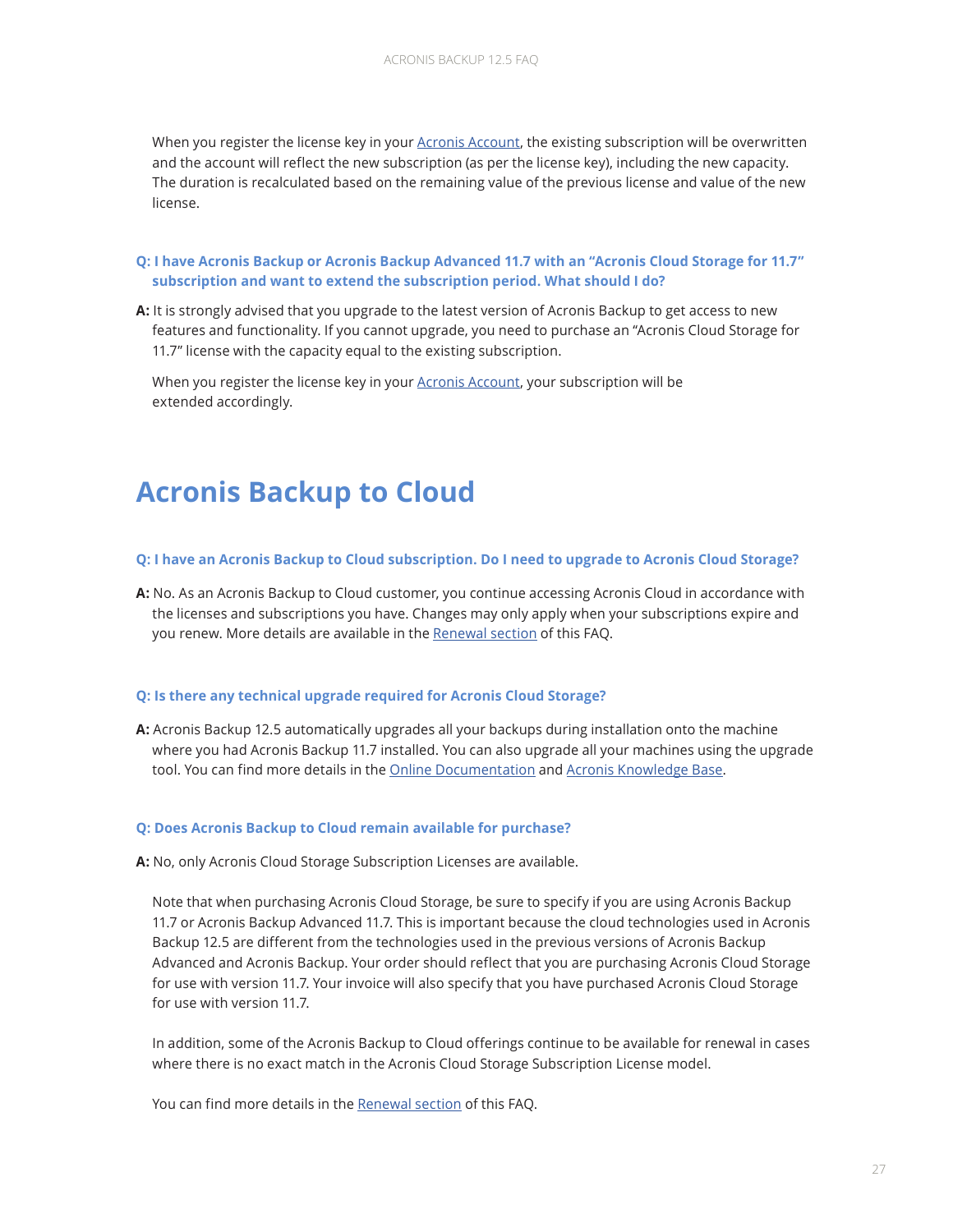# <span id="page-27-0"></span>**Acronis Backup & Recovery 11/10, Acronis vmProtect 8.0**

#### **Q: I have Acronis Backup & Recovery 11/10 or Acronis vmProtect 8.0. How do I get upgrade licenses?**

**A:** If you have [active maintenance](http://www.acronis.com/en-us/business/renewals/), you will receive an upgrade to Acronis Backup 12.5 as part of the maintenance benefits via the [Acronis Account](https://account.acronis.com/) section of the Acronis website. If your maintenance has expired, you will need to purchase an upgrade license. You can contact your preferred Acronis reseller for more details.

#### **Q: How do I upgrade my systems from Acronis Backup & Recovery 11/10 and/or Acronis vmProtect 8.0 to Acronis Backup 12?**

**A:** You need to completely uninstall Acronis Backup & Recovery 11/10 and/or Acronis vmProtect 8.0 components and install Acronis Backup 12.5. You need to configure the solution and recreate backup schedules, which lets you leverage the innovative features of the new version. You can recover backups created with Acronis Backup & Recovery 11/10 and/or Acronis vmProtect 8.0, but you cannot add any incremental/differential backups to them. Instead, you must create a new set of backups with Acronis Backup 12.5. You can find more details in the [Online Documentation](http://www.acronis.com/en-us/support/documentation/AcronisBackup_12.5/#36537.html) and [Acronis Knowledge Base](https://kb.acronis.com/content/57721).

#### **Q: Acronis Backup 12.5 perpetual licenses are different from Acronis Backup & Recovery 10 licenses. What are the upgrade paths?**

**A:** The Acronis Backup 12.5 licensing scheme is streamlined to serve a broader set of use cases. Here are the upgrade paths:

| <b>Acronis Backup &amp; Recovery license</b>                   | Acronis Backup 12.5 License                                         |
|----------------------------------------------------------------|---------------------------------------------------------------------|
| Acronis Backup & Recovery 10/11 Server for<br>Windows          | Acronis Backup 12.5 Standard Server License                         |
| Acronis Backup & Recovery 10/11 Server for Linux               | Acronis Backup 12.5 Standard Server License                         |
| Acronis Backup & Recovery 10/11 Advanced<br>Server for Windows | Acronis Backup 12.5 Advanced Server License                         |
| Acronis Backup & Recovery 10/11 Advanced<br>Server for Linux   | Acronis Backup 12.5 Advanced Server License                         |
| Acronis Backup & Recovery 10/11 Virtual Edition                | Acronis Backup 12.5 Advanced Virtual Host License                   |
| Acronis vmProtect 80                                           | Acronis Backup 12.5 Standard Virtual Host License*                  |
| Acronis Backup & Recovery 10/11 Advanced<br>Server SBS Edition | Acronis Backup 12.5 Standard Windows Server Essentials<br>License** |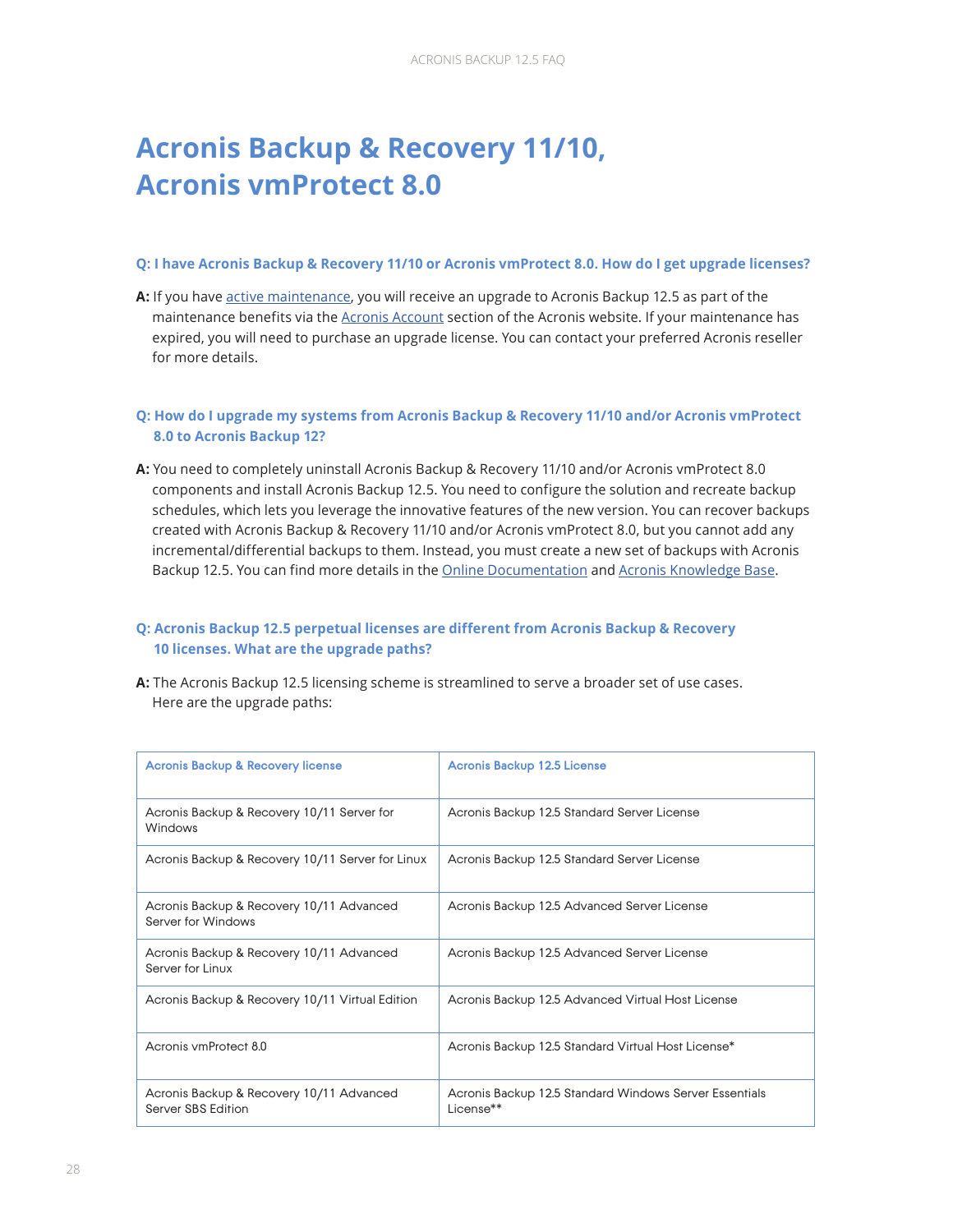| <b>Acronis Backup &amp; Recovery license</b>            | Acronis Backup 12.5 License                                                                         |
|---------------------------------------------------------|-----------------------------------------------------------------------------------------------------|
| Acronis Backup & Recovery 10/11 Workstation             | Acronis Backup 12.5 Standard Workstation License                                                    |
| Acronis Backup & Recovery 10/11 Advanced<br>Workstation | Acronis Backup 12.5 Advanced Workstation License                                                    |
| Acronis Backup & Recovery 10/11 Universal<br>Restore    | No upgrade necessary $-$ the feature is included with the<br>licenses listed above                  |
| Acronis Backup & Recovery 10/11 Deduplication           | No upgrade necessary – the feature is included with the Ad-<br>vanced Edition licenses listed above |

- \* Acronis vmProtect 8.0 was licensed per CPU socket while Acronis Backup 12.5 Virtual Host is licensed per physical host. For the upgrade, you must purchase the right number of licenses to protect the total number of virtual hosts you protected with Acronis vmProtect 8.0.
- \*\* Acronis Backup 12.5 Standard Windows Server Essentials License includes the majority of features required to protect Windows Server Essentials, Foundation, and Small Business Server. If you have Acronis Backup for Windows Server Essentials and active maintenance, you will receive an upgrade to Acronis Backup 12.5 Standard Windows Server Essentials in your [My Account](https://account.acronis.com/) as part of the maintenance benefits. Note that some advanced features, such as tape support and storage deduplication, which were previously available in the Windows Server Essentials license, are not included with Acronis Backup 12.5 Standard Windows Server Essentials license. If you need to use advanced features such as tape or deduplication, you can contact your preferred Acronis reseller, or [Acronis Customer Service](http://www.acronis.com/en-us/support/) for assistance.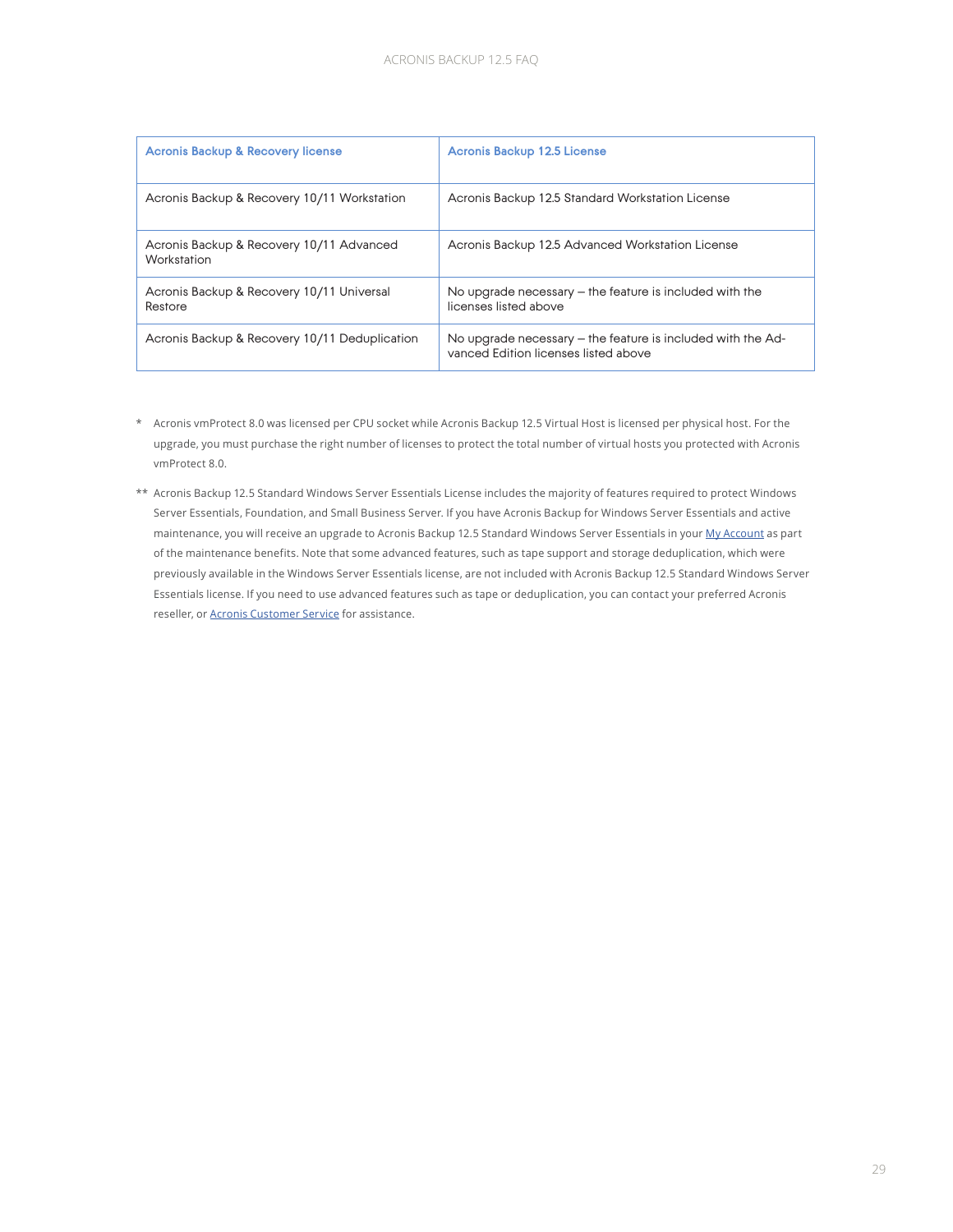# <span id="page-29-0"></span>**Acronis True Image Echo, 9.1, 8.0, Acronis vmProtect 7.0, 6.0**

#### **Q: I have Acronis True Image Echo, 9.1, 8.0, or Acronis vmProtect 7.0/6.0. How do I get upgrade licenses?**

**A:** If you have [active maintenance,](http://www.acronis.com/en-us/business/renewals/) you receive an upgrade to Acronis Backup 12.5 as part of the maintenance benefits via the [Acronis Account](https://account.acronis.com/) section of the Acronis website. If your maintenance has expired, you need to purchase an upgrade license by contacting your preferred Acronis reseller.

#### **Q: How do I upgrade my systems with Acronis True Image Echo, 9.1, and 8.0 and Acronis vmProtect 7.0 and 6.0 to Acronis Backup 12?**

**A:** You need to completely uninstall Acronis True Image Echo, 9.1, 8.0, or Acronis vmProtect 7.0/6.0, and install Acronis Backup 12.5. You need to reconfigure the solution and recreate the backup schedules, which lets you leverage the advanced features of the new version. Note that old backups, created with Acronis True Image Echo, 9.1, 8.0 or Acronis vmProtect 7.0/6.0, are not supported by Acronis Backup 12.5. You can find more details in the [Online Documentation](http://www.acronis.com/en-us/support/documentation/AcronisBackup_12.5/#36537.html).

#### **Q: Acronis Backup 12.5 perpetual licenses are different from Acronis True Image Echo, 9.1 and 8.0. What are the upgrade paths?**

**A:** There are no direct upgrade paths from Acronis True Image Echo, 9.1, 8.0, or Acronis vmProtect 7.0/6.0 to Acronis Backup 12.5. However, in general, all the servers and PCs protected by the older versions can be upgraded to the relevant Acronis Backup 12.5 licenses. Contact your preferred Acronis reseller for more information.

# **Acronis Backup Advanced**

#### **Q: With Acronis Backup Advanced 11.7 license, I had use rights for Acronis Backup 12. Does this policy apply to Acronis Backup 12.5?**

**A:** No. Acronis Backup 12.5 includes Advanced Edition, which is a version upgrade and a successor to Acronis Backup Advanced 11.7. If you have an Acronis Backup Advanced 11.7 perpetual license with [active maintenance,](http://www.acronis.com/en-us/business/renewals/) or a subscription license, you will receive an upgrade to Acronis Backup 12.5 Advanced Edition in your [Acronis Account](https://account.acronis.com/) as part of your maintenance/subscription benefits. If your maintenance has expired, you will need to purchase an upgrade license. You can contact your preferred Acronis reseller for more details.

The "Acronis Backup 12 Use Rights" program is discontinued with the release of Acronis Backup 12.5.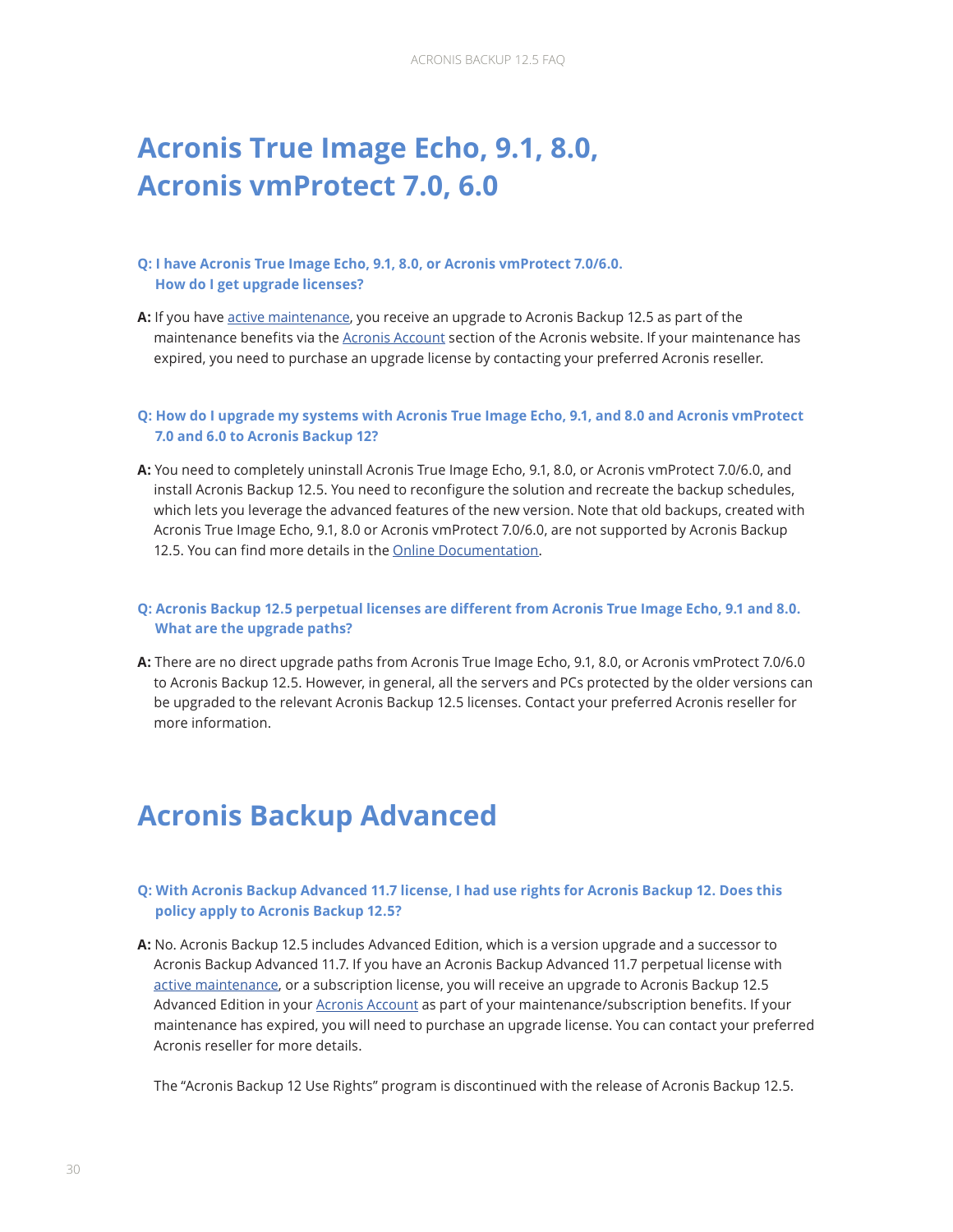# <span id="page-30-0"></span>**Downgrades**

#### **Q: Can I downgrade Acronis Backup 12.5 to Acronis Backup 11.7**

**A:** Yes, you can downgrade Acronis Backup 12.5 to Acronis Backup 11.7. To downgrade the licenses, you can:

- **-** Open your [Acronis Account](https://account.acronis.com/)
- **-** Locate Acronis Backup 12.5
- **-** Click "Downgrade"
- **-** Confirm the downgrade

You will see both Acronis Backup 12.5 and Acronis Backup 11.7 with new serial numbers in your [Acronis](https://account.acronis.com/)  [Account](https://account.acronis.com/). You cannot use both Acronis Backup 12.5 and the corresponding downgraded license of Acronis Backup 11.7 at the same time, whether on the same machine or on a different machine.

Here are the downgrade paths for perpetual licenses:

| Acronis Backup 12.5 License                                              | <b>Acronis Backup 11.7 Downgraded License</b> |
|--------------------------------------------------------------------------|-----------------------------------------------|
| Acronis Backup 12.5 Standard Server License                              | Acronis Backup for Windows Server             |
| Acronis Backup 12.5 Standard Virtual Host License                        | Acronis Backup for VMware (2x sockets)        |
| Acronis Backup 12.5 Standard Windows Server<br><b>Essentials License</b> | Acronis Backup for Windows Server Essentials  |
| Acronis Backup 12.5 Standard Workstation License                         | Acronis Backup for PC                         |
| Acronis Backup 12.5 Advanced Server License                              | Acronis Backup Advanced for Windows Server    |
| Acronis Backup 12.5 Virtual Host License                                 | Acronis Backup Advanced for VMware            |
| Acronis Backup 12.5 Workstation License                                  | Acronis Backup Advanced for PC                |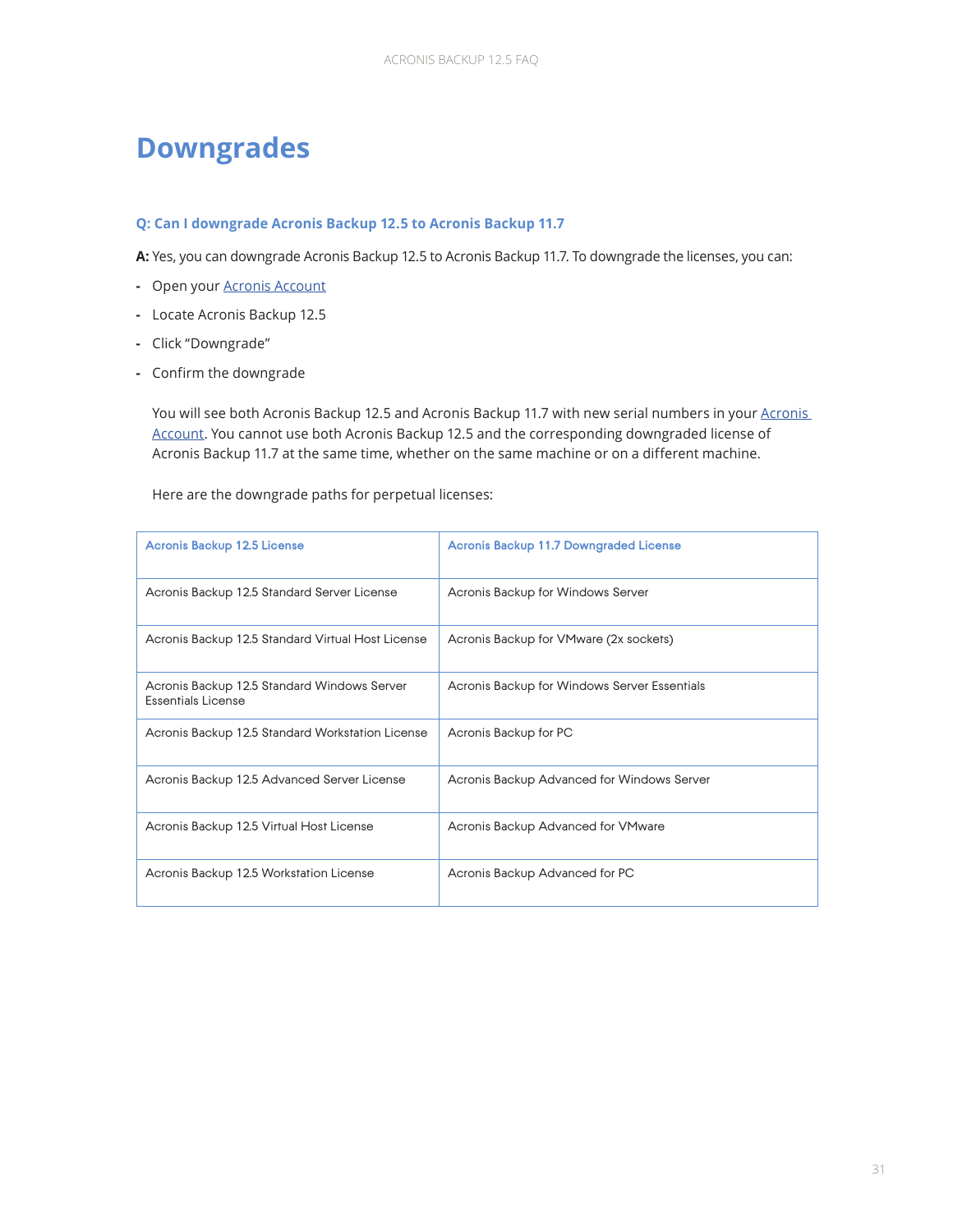Here are the downgrade paths for subscription licenses:

| <b>Acronis Backup Subscription License</b>                                  | <b>Acronis Backup 11.7 Downgraded Subscription License</b> |
|-----------------------------------------------------------------------------|------------------------------------------------------------|
| Acronis Backup Standard Server Subscription<br>License                      | Acronis Backup for Server Subscription                     |
| Acronis Backup Standard Virtual Host Subscription<br>I icense               | Not supported for downgrade                                |
| Acronis Backup Standard Windows Server Essen-<br>tials Subscription License | Not supported for downgrade                                |
| Acronis Backup Standard Workstation Subscription<br>License                 | Acronis Backup for Workstation Subscription                |
| Acronis Backup Standard Office 365 Subscription<br>License                  | Not supported for downgrade                                |
| Acronis Backup Advanced Server Subscription<br>License                      | Acronis Backup Advanced for Server Subscription            |
| Acronis Backup Advanced Virtual Host Subscrip-<br>tion License              | Not supported for downgrade                                |
| Acronis Backup Advanced Workstation Subscrip-<br>tion License               | Acronis Backup Advanced for Workstation Subscription       |
| Acronis Backup Advanced Office 365 Subscription<br>License                  | Not supported for downgrade                                |

The subscription period for downgraded licenses will be equal to the remaining subscription period for the original Acronis Backup subscription licenses.

#### **Q: Can I downgrade Acronis Backup 12.5 to earlier versions of Acronis Backup?**

**A:** No, you can only downgrade Acronis Backup 12.5 licenses to Acronis Backup 11.7. Downgrading to earlier versions is not available.

#### **Q: Can I downgrade Acronis Backup 12.5 Standard Edition to Acronis Backup 12?**

**A:** The downgrade from Acronis Backup 12.5 Standard Edition to Acronis Backup 12 is not necessary, as version 12 is the same major product version. Instead, you can simply download the previous update in your [Acronis Account.](https://account.acronis.com/)

#### **Q: Can I downgrade Acronis Backup 12.5 Advanced Edition to Acronis Backup 12?**

**A:** No, the downgrade from Acronis Backup 12.5 Advanced Edition to Acronis Backup 12 is not available.

#### **Q: Can I downgrade my Acronis Backup 11.7 licenses?**

**A:** No, you can only downgrade Acronis Backup 12.5 licenses. Downgrading of earlier versions is not available.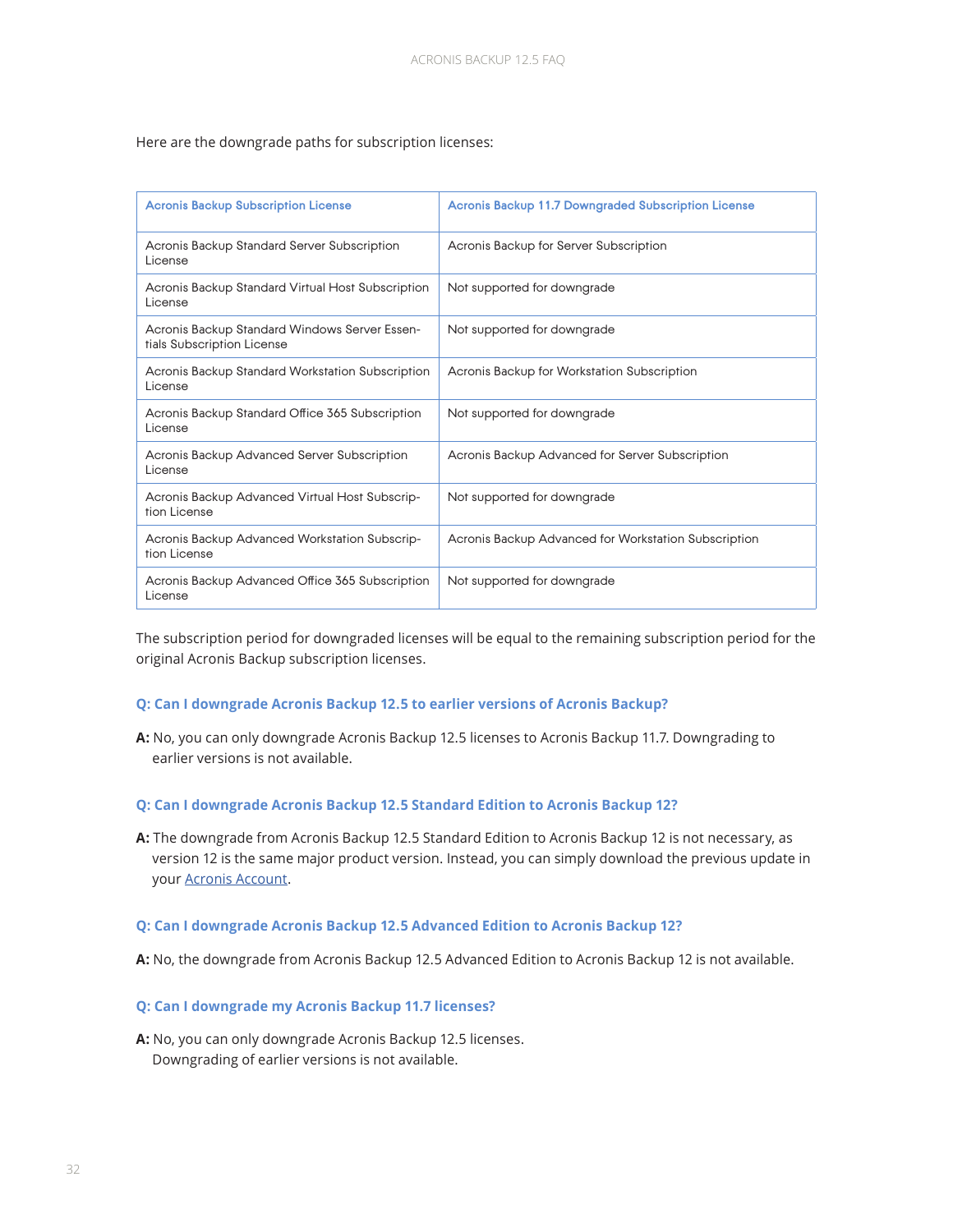# <span id="page-32-0"></span>Maintenance and Subscription Renewals

### **Acronis Backup 11.7/11.5**

- **Q: I have an Acronis Backup 11.7/11.5 perpetual license and my maintenance is still active. Is there anything I should do with the maintenance?**
- **A:** No, the Acronis Backup maintenance is not version-specific and continues to apply. No changes to maintenance are required and you can upgrade to Acronis Backup 12.5 via your [Acronis Account](https://account.acronis.com/).

#### **Q: I have an Acronis Backup 11.7/11.5 subscription. Is there anything I should do with the license?**

- **A:** No, the Acronis Backup subscription is not version-specific, and continues to apply. No changes to the subscription are required and you can upgrade to Acronis Backup 12.5 via your [Acronis Account](https://account.acronis.com/). Note:
- **-** Acronis Backup for Server Subscription includes support of virtual hosts, while a Standard Virtual Host License is required for Acronis Backup 12.5. If you protected your virtual hosts with Acronis Backup for Server Subscription Licenses, you can contact your preferred Acronis reseller or [Acronis Customer](http://www.acronis.com/en-us/support/)  [Service](http://www.acronis.com/en-us/support/) to obtain Acronis Backup Standard Virtual Host Subscription Licenses.
- **-** Acronis Backup Advanced for Server Subscription includes support of virtual hosts, while an Advanced Virtual Host License is required for Acronis Backup 12.5. If you protected your virtual hosts with Acronis Backup Advanced for Server Subscription Licenses, you can contact your preferred Acronis reseller or [Acronis Customer Service](http://www.acronis.com/en-us/support/) to obtain Acronis Backup Advanced Virtual Host Subscription Licenses.

#### **Q: I have an Acronis Backup 11.7/11.5 perpetual license and my maintenance is about to expire. What should I do?**

**A:** Contact your preferred Acronis reseller to renew your maintenance You can find more details on the [Acronis website.](http://www.acronis.com/en-us/business/renewals/)

#### **Q: I have an Acronis Backup 11.7/11.5 perpetual license and my maintenance has expired (or I never had a maintenance). What should I do?**

**A:** You will need to either reinstate maintenance or procure an upgrade license depending on your situation. As with renewal, reinstating maintenance depends on multiple factors, including the time passed since the maintenance expiration. Contact your preferred Acronis reseller or consult the maintenance renewal policy available on [Acronis website](http://www.acronis.com/en-us/business/renewals/) for more details.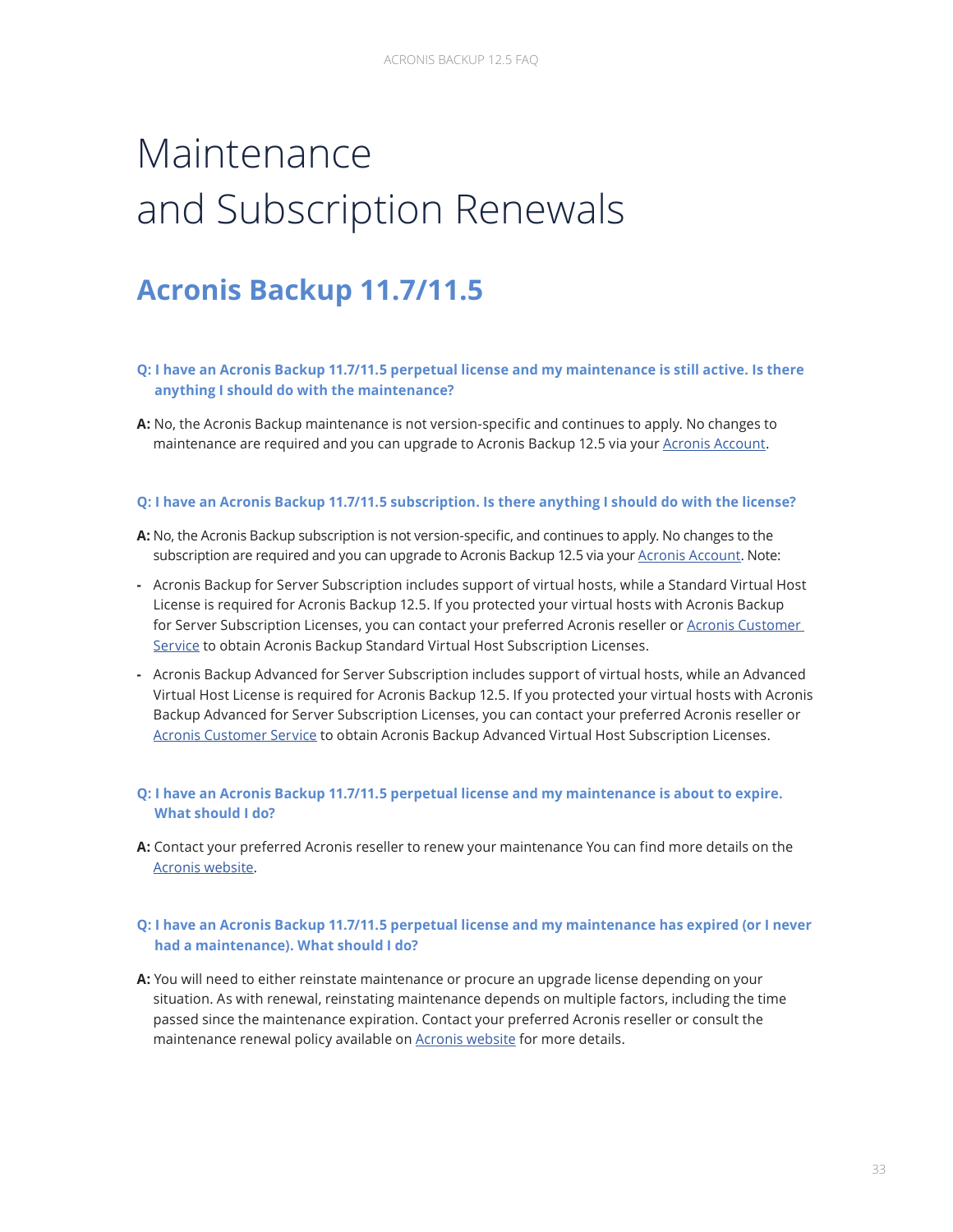### <span id="page-33-0"></span>**Acronis Backup to Cloud**

#### **Q: I have an Acronis Backup to Cloud subscription. Is there anything I should do?**

**A:** No, as an Acronis Backup to Cloud customer, you can continue using Acronis Backup to Cloud in accordance with the licenses and subscriptions you currently have. Changes only apply when your subscriptions expire and you renew.

#### **Q: I have Acronis Backup or Acronis Backup Advanced 11.5/11.7 and Acronis Backup for AnyServer to Cloud and the latter subscription is about to expire. What is the renewal procedure?**

**A:** Contact your preferred Acronis reseller to renew your license. The reseller provides all the necessary licenses so you can continue enjoying access to the same features and cloud storage capacity. You can find more details on the [Acronis website](http://www.acronis.com/en-us/business/renewals/).

#### **Q: I have Acronis Backup 12.5 and Acronis Backup for AnyServer to Cloud and the latter subscription is about to expire. What is the renewal procedure?**

**A:** Please note that during the upgrade to Acronis Backup 12.5, your Acronis Backup for AnyServer to Cloud licenses were also upgraded to the new Acronis Cloud Storage license. Contact your preferred Acronis reseller to renew your Acronis Cloud Storage subscription. The reseller provides all the necessary licenses so you can continue enjoying access to the same features and cloud storage capacity. You can find more details on the [Acronis website](http://www.acronis.com/en-us/business/renewals/) and in the [License Management](#page-8-0) section of this FAQ.

#### **Q: I have Acronis Backup for VMware (v9) and Acronis Backup for VMware to Cloud and the latter subscription is about to expire. What is the renewal procedure?**

**A:** Contact your preferred Acronis reseller to renew your license. The reseller provides all the necessary licenses so you can continue enjoying access to the same features and cloud storage capacity. You can find more details on the [Acronis website.](http://www.acronis.com/en-us/business/renewals/)

#### **Q: I have Acronis Backup 12.5 and Acronis Backup for VMware to Cloud and the latter subscription is about to expire. What is the renewal procedure?**

**A:** Please note that during the upgrade to Acronis Backup 12.5, your Acronis Backup for VMware to Cloud licenses were also upgraded to the new Acronis Cloud Storage license. Contact your preferred Acronis reseller to renew your Acronis Cloud Storage subscription. The reseller provides all the necessary licenses so you can continue enjoying access to the same features and cloud storage capacity. You can find more details on the [Acronis website](http://www.acronis.com/en-us/business/renewals/) and in the [License Management](#page-8-0) section of this FAQ.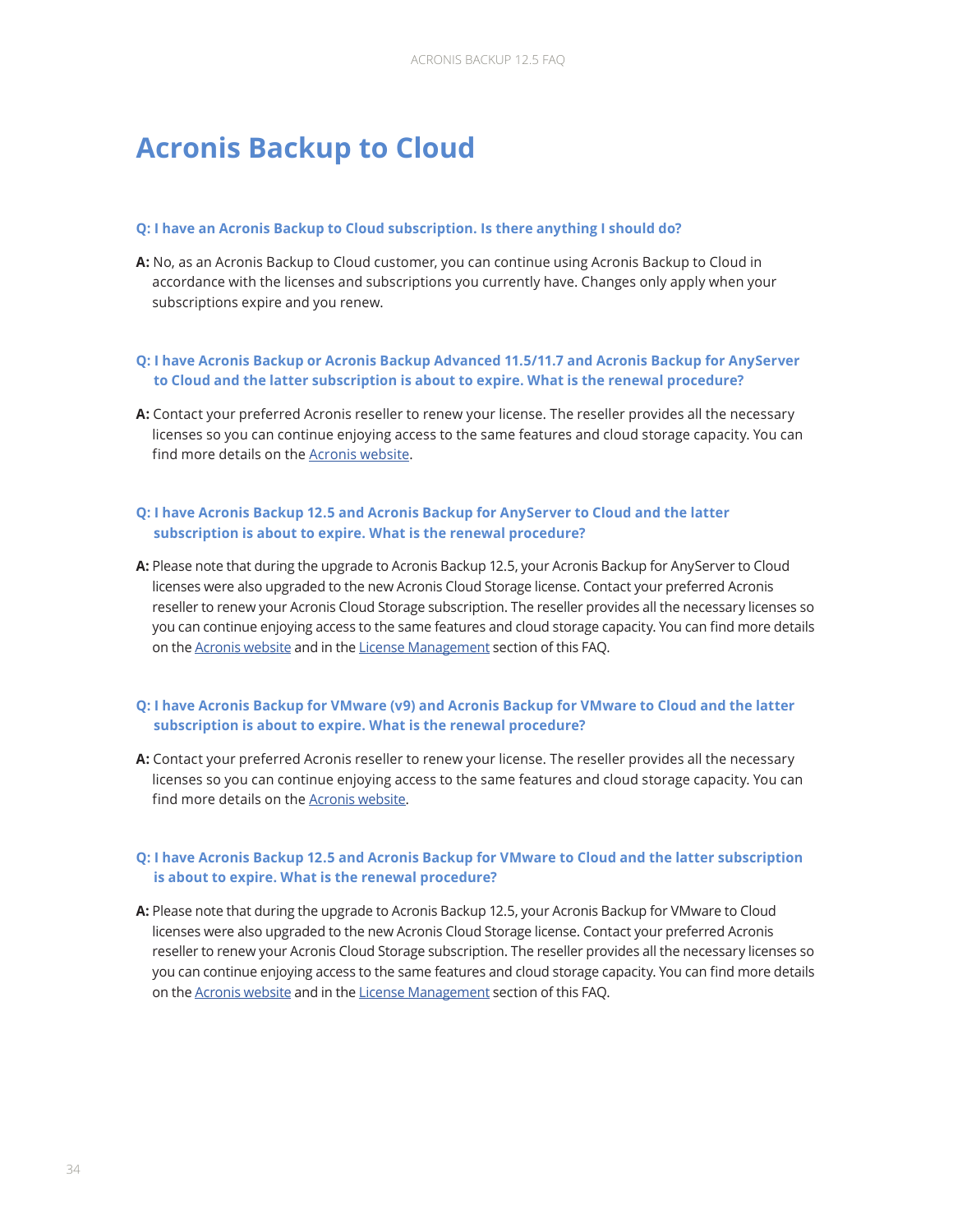#### **Q: I have Acronis Backup or Acronis Backup Advanced 11.5/11.7 and Acronis Backup for PC to Cloud and the subscription is about to expire. What is the renewal procedure?**

**A:** Contact your preferred Acronis reseller to renew your license. The reseller provides all the necessary licenses so you can continue enjoying access to the same features and cloud storage capacity. You can find more details on the [Acronis website.](http://www.acronis.com/en-us/business/renewals/)

#### **Q: I have Acronis Backup 12.5 and Acronis Backup for PC to Cloud and the latter subscription is about to expire. What is the renewal procedure?**

**A:** Please note that during the upgrade to Acronis Backup 12.5, your Acronis Backup for PC to Cloud licenses were also upgraded to the new Acronis Cloud Storage license. Contact your preferred Acronis reseller to renew your Acronis Cloud Storage subscription. The reseller provides all the necessary licenses so you can continue enjoying access to the same features and cloud storage capacity. You can find more details on the [Acronis website](http://www.acronis.com/en-us/business/renewals/) and in the [License Management](#page-8-0) section of this FAQ.

#### **Q: I have Acronis Backup or Acronis Backup Advanced 11.5/11.7 and Acronis Backup to Cloud (Volume Subscription) and the latter subscription is about to expire. What is the renewal procedure?**

**A:** Contact your preferred Acronis reseller to renew your license. The reseller provides all the necessary licenses so you can continue enjoying access to the same features and cloud storage. You can find more details on the [Acronis website](http://www.acronis.com/en-us/business/renewals/).

#### **Q: I have Acronis Backup 12.5 and Acronis Backup to Cloud (Volume Subscription) and the latter subscription is about to expire. What is the renewal procedure?**

**A:** Please note that during the upgrade to Acronis Backup 12.5, your Acronis Backup to Cloud (Volume Subscription) licenses were also upgraded to the new Acronis Cloud Storage license. Contact your preferred Acronis reseller to renew your Acronis Cloud Storage subscription. The reseller provides all the necessary licenses so you can continue enjoying access to the same features and cloud storage capacity. You can find more details on the [Acronis website](http://www.acronis.com/en-us/business/renewals/) and in the [License Management](#page-8-0) section of this FAQ.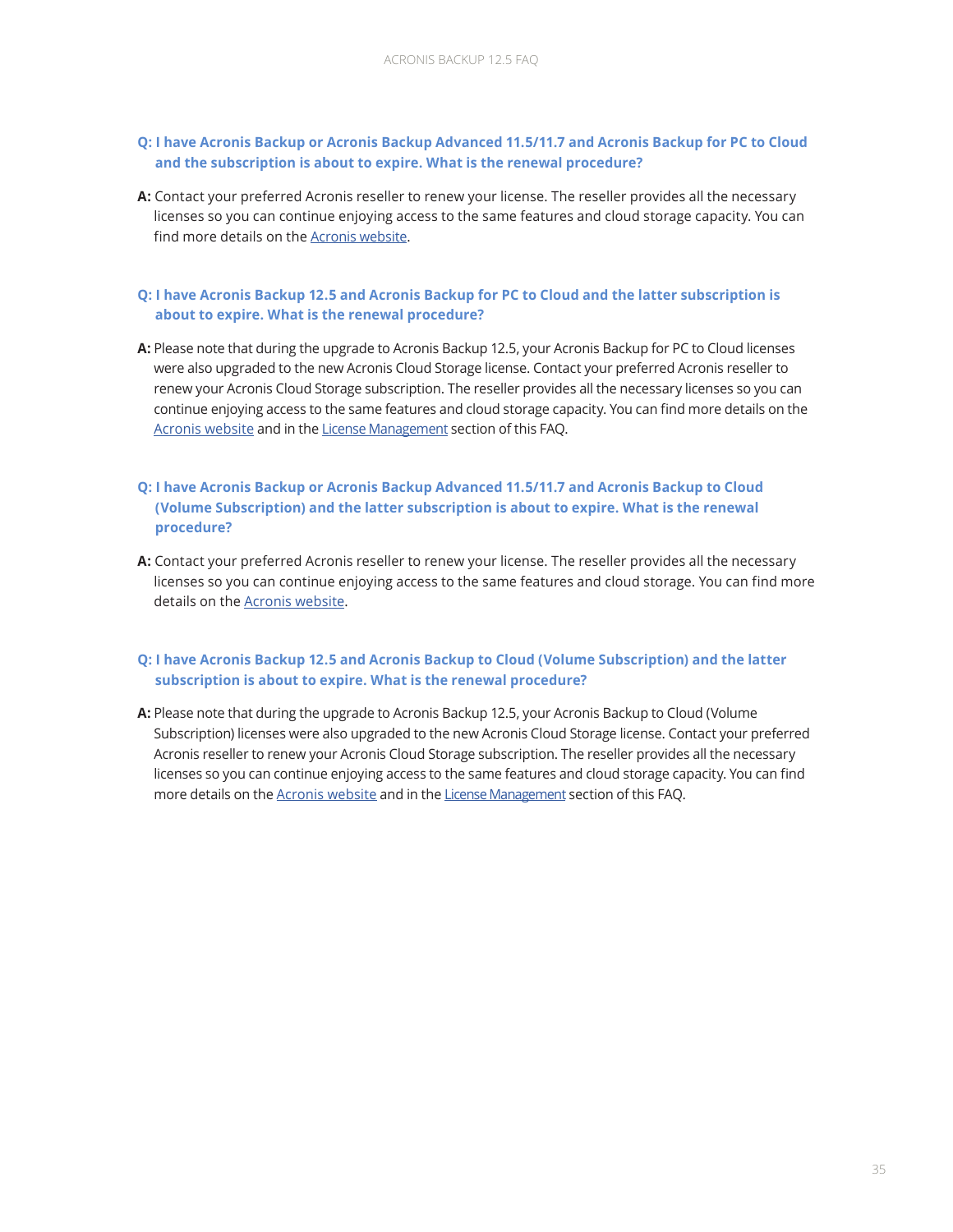# <span id="page-35-0"></span>Expanding the Data Protection

#### **Q: I had Acronis Backup 11.7 and upgraded to Acronis Backup 12.5. Can I protect more systems with the new version?**

**A:** Acronis Backup 12.5 supports more platforms and scenarios than Acronis Backup 11.7. Here is how you can expand your data protection to increase your business resiliency:

| <b>Upsell Opportunity</b>     | <b>Description</b>                                                                                                                                                                                                                                                                                                                                                                                                                                                        | <b>Recommended License</b>       |
|-------------------------------|---------------------------------------------------------------------------------------------------------------------------------------------------------------------------------------------------------------------------------------------------------------------------------------------------------------------------------------------------------------------------------------------------------------------------------------------------------------------------|----------------------------------|
| <b>Microsoft Office 365</b>   | Many companies do not back up their Microsoft Office 365<br>mailboxes, mistakenly confusing the retention policy, unde-<br>lete feature, and snapshots of Office 365 with proper backup.<br>With Acronis Backup, you can create backups to any storage,<br>including on-premises storage in your offices and data centers,<br>as well as secure and reliable Acronis Cloud Storage. You<br>can restore entire mailboxes and emails and can search and<br>preview backups. | Office 365                       |
| <b>Microsoft Azure</b>        | Many companies do not back up their Microsoft Azure VMs,<br>mistakenly assuming that Microsoft automatically backs them<br>up. With Acronis Backup, you can protect your entire busi-<br>ness – even in the cloud – with groundbreaking image and<br>file backup of workloads in Microsoft Azure VMs, dissimilar<br>hardware recovery, application-aware backup, and other Azure-<br>specific features.                                                                   | Server<br>(for server workloads) |
| <b>Amazon EC2</b>             | Many companies do not back up their Amazon EC Instances,<br>mistakenly assuming that Amazon automatically backs it up.<br>With Acronis Backup 12.5, you can protect your entire busi-<br>ness – even in the cloud – with groundbreaking image and<br>file backup of workloads in Amazon EC2 instances, dissimilar<br>hardware recovery, application-aware backup, and other EC2-<br>specific features.                                                                    | Server<br>(for server workloads) |
| <b>Microsoft Hyper-V</b>      | With Acronis Backup 12.5, you can protect your virtual infra-<br>structure with best-in-class agentless and agent-based backup<br>of VMs and hosts, application-aware backup, built-in changed-<br>blocked-tracking (CBT), dependable recovery to dissimilar<br>hardware, Acronis Instant Restore, and other Hyper-V-specific<br>features.                                                                                                                                | Virtual Host                     |
| <b>Citrix XenServer</b>       | With Acronis Backup 12.5 Advanced Edition, you can protect<br>your virtual infrastructure with best-in-class, agent-based<br>backup of VMs and hosts, backup of XenServer, application-<br>aware backup, dependable recovery to dissimilar hardware,<br>Acronis Instant Restore, and more features.                                                                                                                                                                       | <b>Advanced Virtual Host</b>     |
| <b>Red Hat Virtualization</b> | With Acronis Backup 12.5 Advanced Edition, you can protect<br>your virtual infrastructure with best-in-class, agent-based<br>backup of VMs and hosts, backup of the RHV manager system,<br>integration with RHV manager, application-aware backup,<br>dependable recovery to dissimilar hardware, Acronis Instant<br>Restore, and more features.                                                                                                                          | <b>Advanced Virtual Host</b>     |
| <b>Linux KVM</b>              | With Acronis Backup 12.5 Advanced Edition, you can protect<br>your virtual infrastructure with best-in-class, agent-based<br>backup of VMs and hosts, application-aware backup, depend-<br>able recovery to dissimilar hardware, Acronis Instant Restore,<br>and more features.                                                                                                                                                                                           | Advanced<br><b>Virtual Host</b>  |